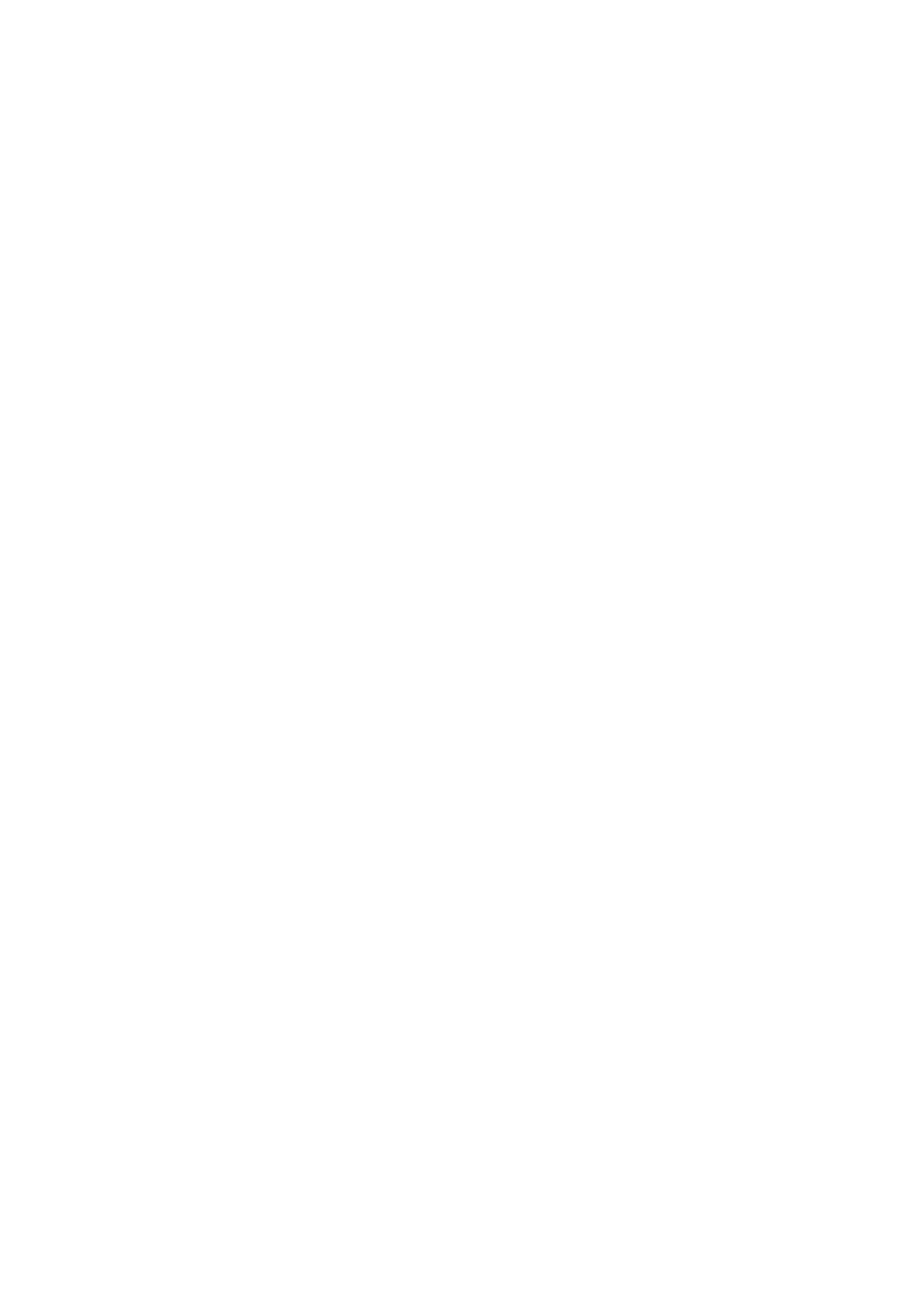# **The Challenges of Sustainable Development in Northeast Asia:**

 **Lessons from the Nordic Experience of Environmental Management** 

**Sangsoo Lee** 

© Institute for Security and Development Policy Västra Finnbodavägen 2, 131 30 Stockholm-Nacka, Sweden www.isdp.eu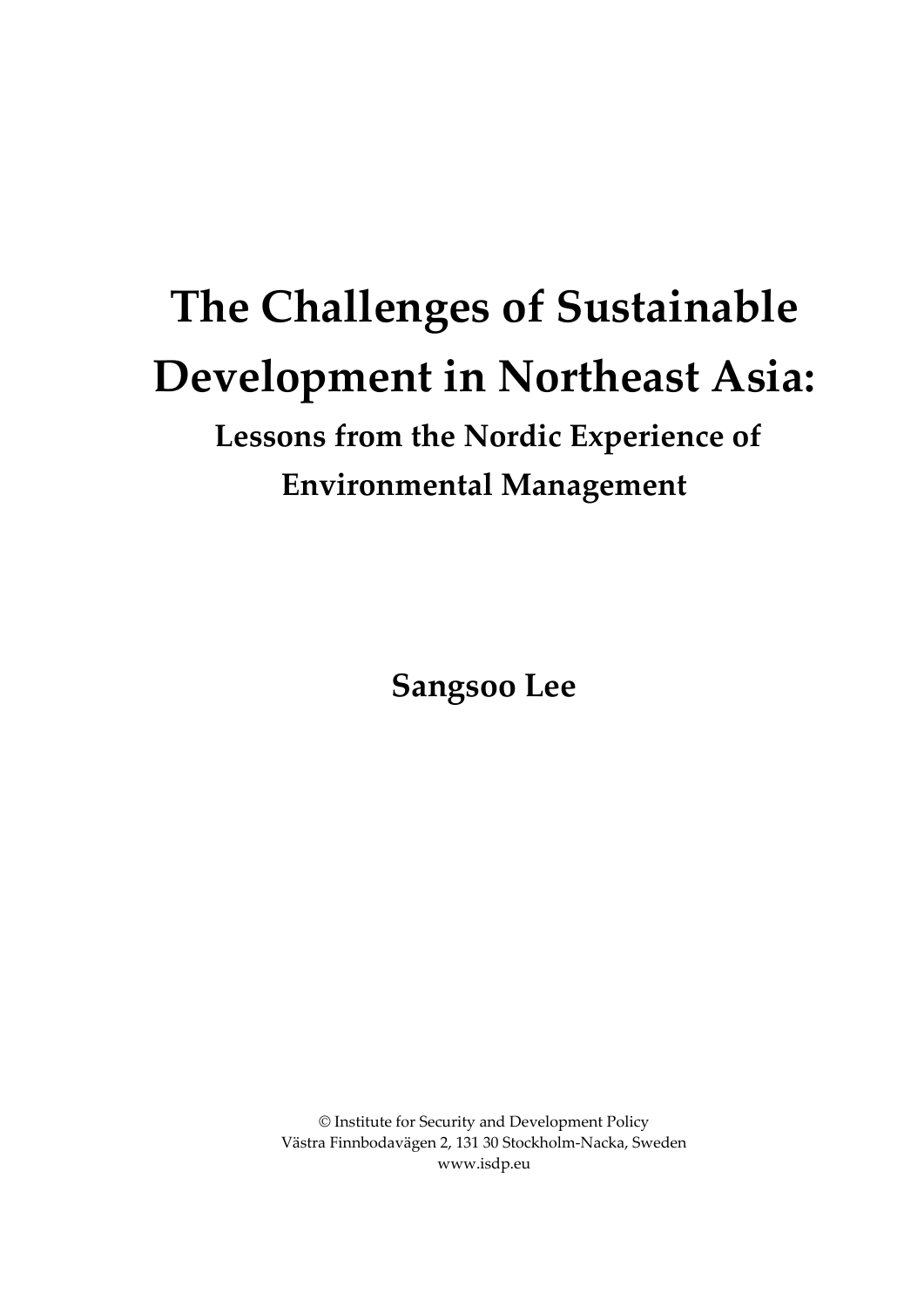"**The Challenges of Sustainable Development in Northeast Asia: Lessons from the Nordic Experience of Environmental Management**" is an *Asia Paper* published by the Institute for Security and Development Policy. The *Asia Papers Series* is the Occasional Paper series of the Institute's Asia Program, and addresses topical and timely subjects. The Institute is based in Stockholm, Sweden, and cooperates closely with research centers worldwide. Through its Silk Road Studies Program, the Institute runs a joint Transatlantic Research and Policy Center with the Central Asia-Caucasus Institute of Johns Hopkins University's School of Advanced International Studies. The Institute is firmly established as a leading research and policy center, serving a large and diverse community of analysts, scholars, policy-watchers, business leaders, and journalists. It is at the forefront of research on issues of conflict, security, and development. Through its applied research, publications, research cooperation, public lectures, and seminars, it functions as a focal point for academic, policy, and public discussion.

This publication is kindly made possible by support from the Swedish Ministry for Foreign Affairs. The opinions and conclusions expressed are those of the author/s and do not necessarily reflect the views of the Institute for Security and Development Policy or its sponsors.

© Institute for Security and Development Policy, 2009

ISBN: 978-91-85937-64-6

Printed in Singapore

Distributed in Europe by:

Institute for Security and Development Policy Västra Finnbodavägen 2, 131 30 Stockholm-Nacka, Sweden Tel. +46-841056953; Fax. +46-86403370 Email: info@isdp.eu

Distributed in North America by:

The Central Asia-Caucasus Institute Paul H. Nitze School of Advanced International Studies 1619 Massachusetts Ave. NW, Washington, D.C. 20036 Tel. +1-202-663-7723; Fax. +1-202-663-7785 E-mail: caci2@jhuadig.admin.jhu.edu

Editorial correspondence should be addressed to Dr. Bert Edström at: bedstrom@isdp.eu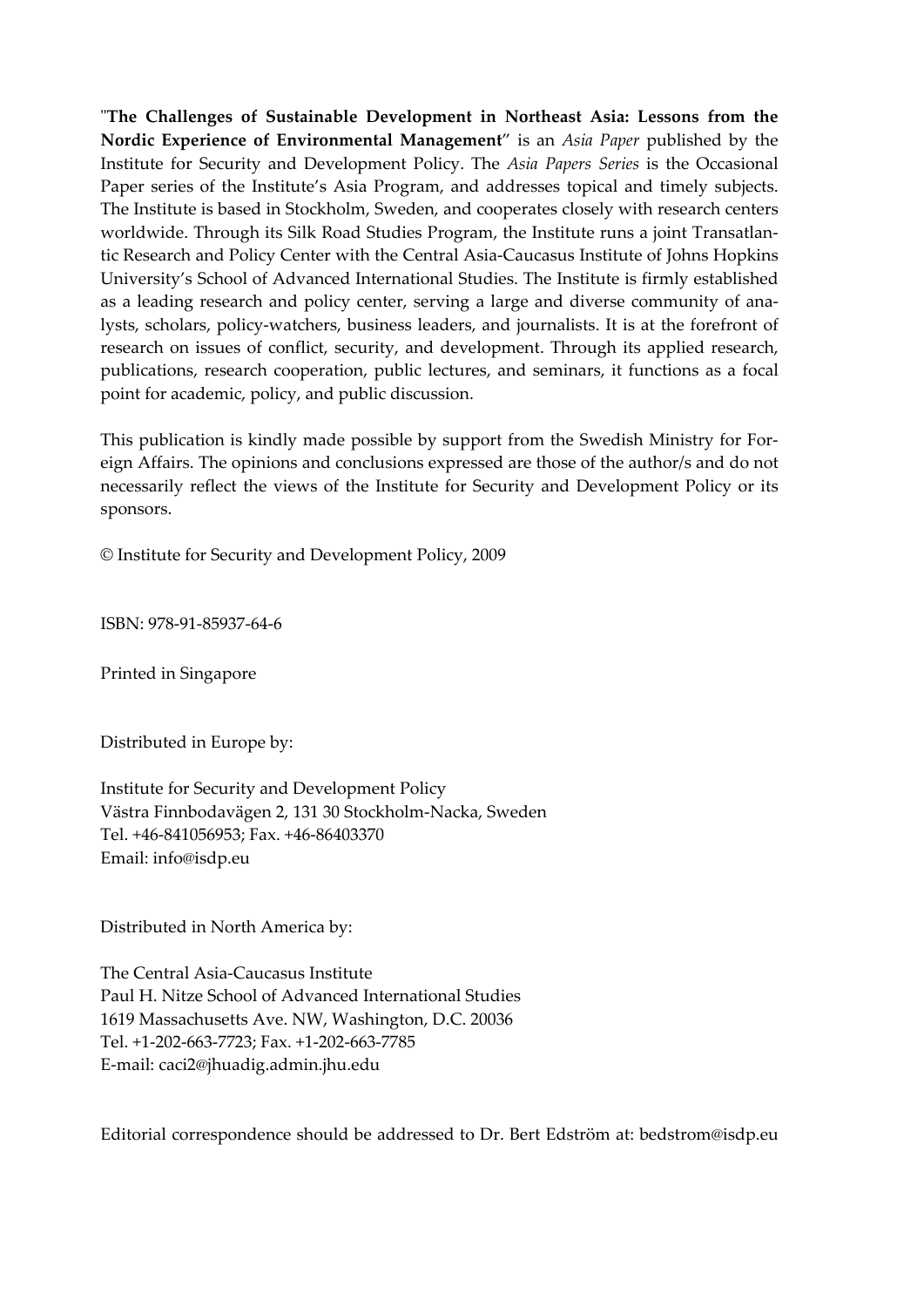# **Table of Contents**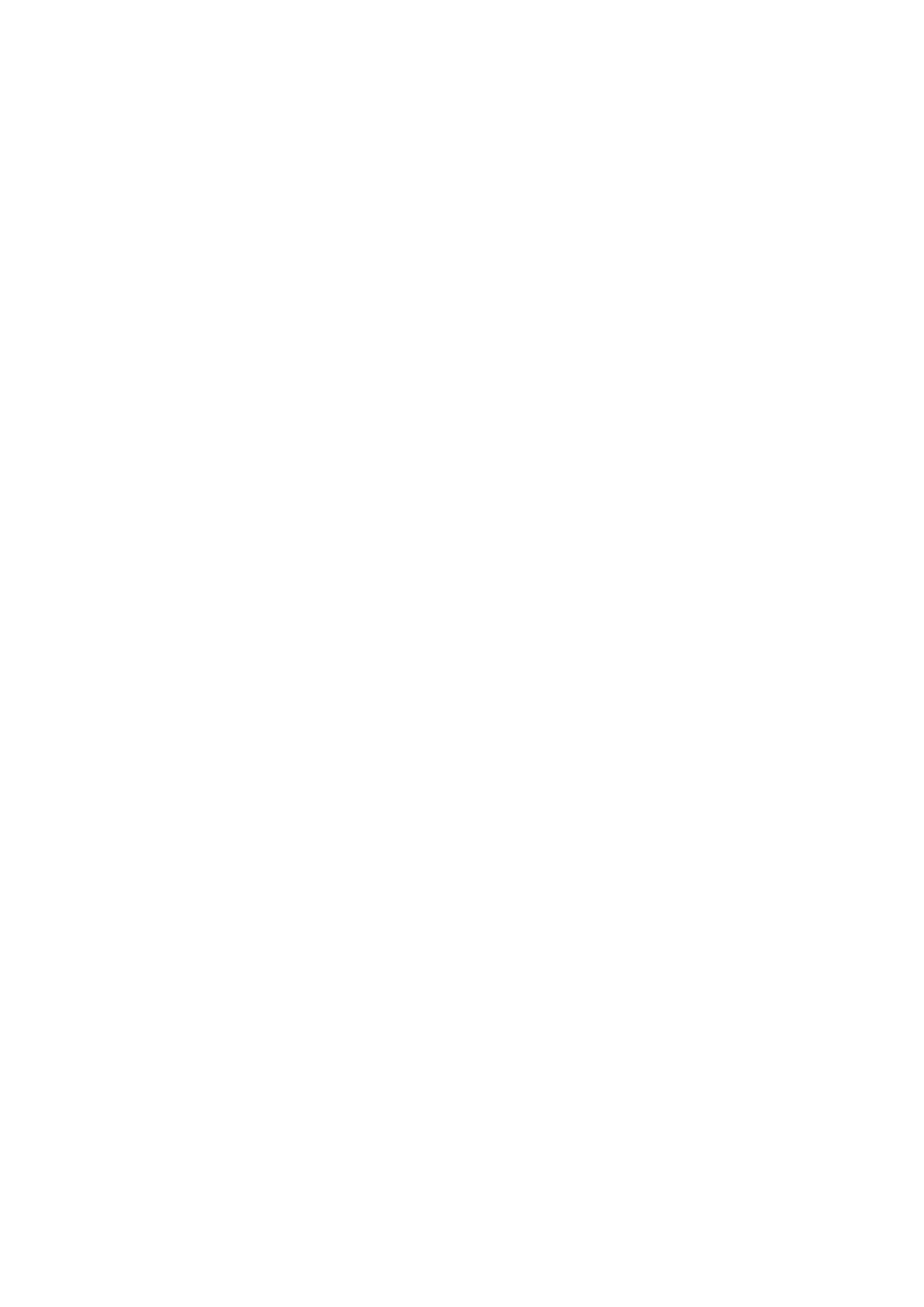# **Executive Summary**

In comparing the Nordic and Northeast Asian countries, it is clear that governments have promoted different conceptions of sustainable development in their policy actions to tackle environmental problems. This paper attempts to analyze Northeast Asian countries' experience of environmental policy development in an effort to provide a more systematic analysis of how those countries have responded to environmental degradation, and in what areas they should and could modify their policies. Following this analysis, the paper examines the Nordic countries as a model of an environmentally-friendly society and draws lessons that can be applied to Northeast Asia.

 The most important lessons for Northeast Asia are deemed to be as follows: 1) the enhancement of the relationship between humans and their natural environment by increasing environmental awareness in people's daily lives, as well as greater consideration for future generations; 2) improving energy efficiency and the use of alternative energy sources through a renewable energy approach; 3) the promotion of regional environmental cooperation.

 This paper is divided into five parts. Part one analyzes the current concept of sustainable development in the international context. Part two outlines both the past and present environmental problems experienced by Japan, South Korea, and China. Part three examines the challenges for sustainable development in Northeast Asia in terms of environmental management. Part four then provides an overview of the Nordic experience in environmental management and cooperation. Finally, part five concludes by looking at what lessons the Nordic countries hold for sustainable development in Northeast Asia.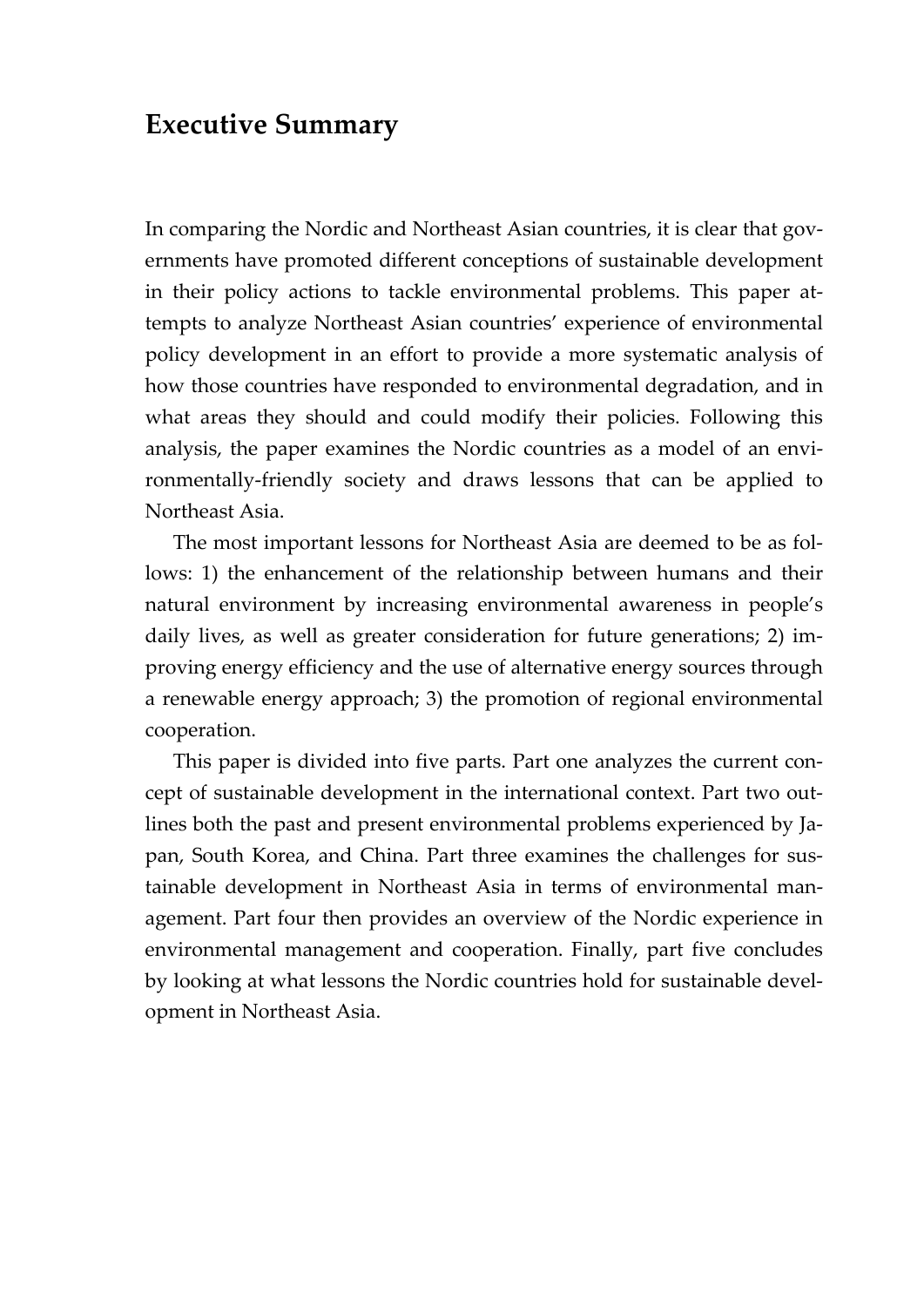# **Introduction**

 $\overline{a}$ 

The Beijing Olympic Games in 2008 proved a good opportunity for China to showcase its economic, and also its sporting, achievements to the rest of the world. But while the event was staged successfully, the problem of air pollution in Beijing lingered as a bad memory after the end of the Games, with the result that the awareness of the value of a clean environment has been enhanced among Chinese citizens.

When the Tokyo and Seoul Olympic Games were held in 1964 and 1988, respectively, environmental problems were also of great concern in Japan and South Korea. While there was a twenty-year plus gap between the Olympic Games in Japan, South Korea, and China, the staging of the prestigious Games encapsulated two sides of a common story: on the one hand, the achievement of high-speed economic development and, on the other, serious environmental degradation. Indeed, there are similarities between the three Northeast Asian countries of China, Japan, and South Korea<sup>1</sup> in their phases of industrialization that centered on short-term, rapid economic development to the detriment of the environment. People and governments in these countries, especially present-day China, have deep environmental concerns, and are also realizing that it is difficult to achieve economic development without engendering significant cost to the environment.

 The Environmental Sustainability Index (ESI), published in 2005, ranks countries according to their level of sustainable development. Most Northeast Asian countries ranked near the bottom: South Korea came 122nd, China 133rd, Taiwan 145th, and North Korea was 146th; only Japan, which was ranked 30th, showed a relatively high level of sustainable development

<sup>&</sup>lt;sup>1</sup> Northeast Asia is generally taken to include China, North Korea, Japan, Mongolia, South Korea, and the Russian Federation. This paper deals with China, Japan, and South Korea which were selected as case-studies since there is much in common between the three countries in regard to the root of their environmental problems and how environmental management is conducted.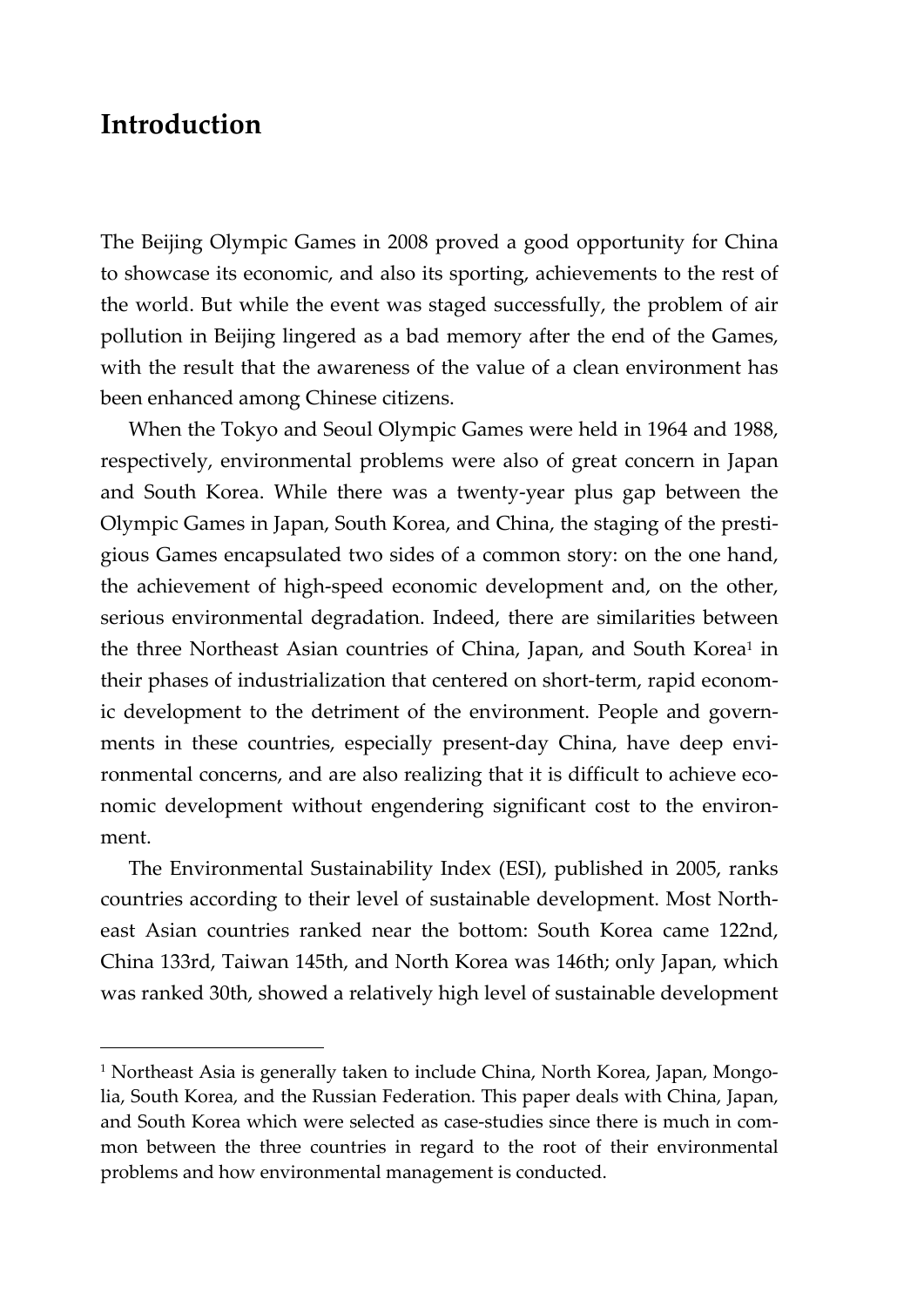among the 146 countries evaluated.2 Thus, North Korea and Taiwan ranked at the very bottom of the list, with China not far behind. Meanwhile, the Nordic countries<sup>3</sup> of Finland, Norway, Sweden, and Iceland were among the world's top-five environmentally sustainable countries.4 Even though the ESI score cannot be said to paint the whole picture of a country's level of sustainable development, it does at least indicate that there are significant differences between countries in regard to both current environmental results and probable longer-term trends. In fact, some countries manage their pollution control and natural resource management relatively well, while others do not. Based on the ESI scores, it is obvious that efforts have not been enough to achieve sustainable societies in Northeast Asia compared to the Nordic countries, the latter which can arguably be said to have already successfully created sustainable societies. In light of this contrast, it stimulates discussion and investigation into what is the best way to promote sustainable development across different regions and countries, and how images of a more sustainable society can be created considering differing cultural, historical, natural, and social heritages, which can affect environmental ethics and behavior. Another important ingredient is to devise ways for making a sustainable society more fashionable and desirable through adopting innovative lessons and ideas from other regions, the Nordic countries being a case in point.

<sup>2</sup> The Environmental Sustainability Index (ESI) benchmarks the ability of nations to protect the environment over the next several decades. The 2005 ESI was published by Yale University Center for International Earth Science Information Network and Columbia University in collaboration with the World Economic Forum and European Commission, http://www.yale.edu/esi/ESI2005\_Main\_Report.pdf (accessed April 8, 2009).

 $3$  The Nordic region – or "Norden" to its inhabitants – is generally taken to include those countries represented in the Nordic Council: Denmark, Sweden, Finland, Iceland, Norway, the Åland Islands, the Faroe Islands, and Greenland.

<sup>4</sup> Denmark ranked 6th and Swaziland was 4th.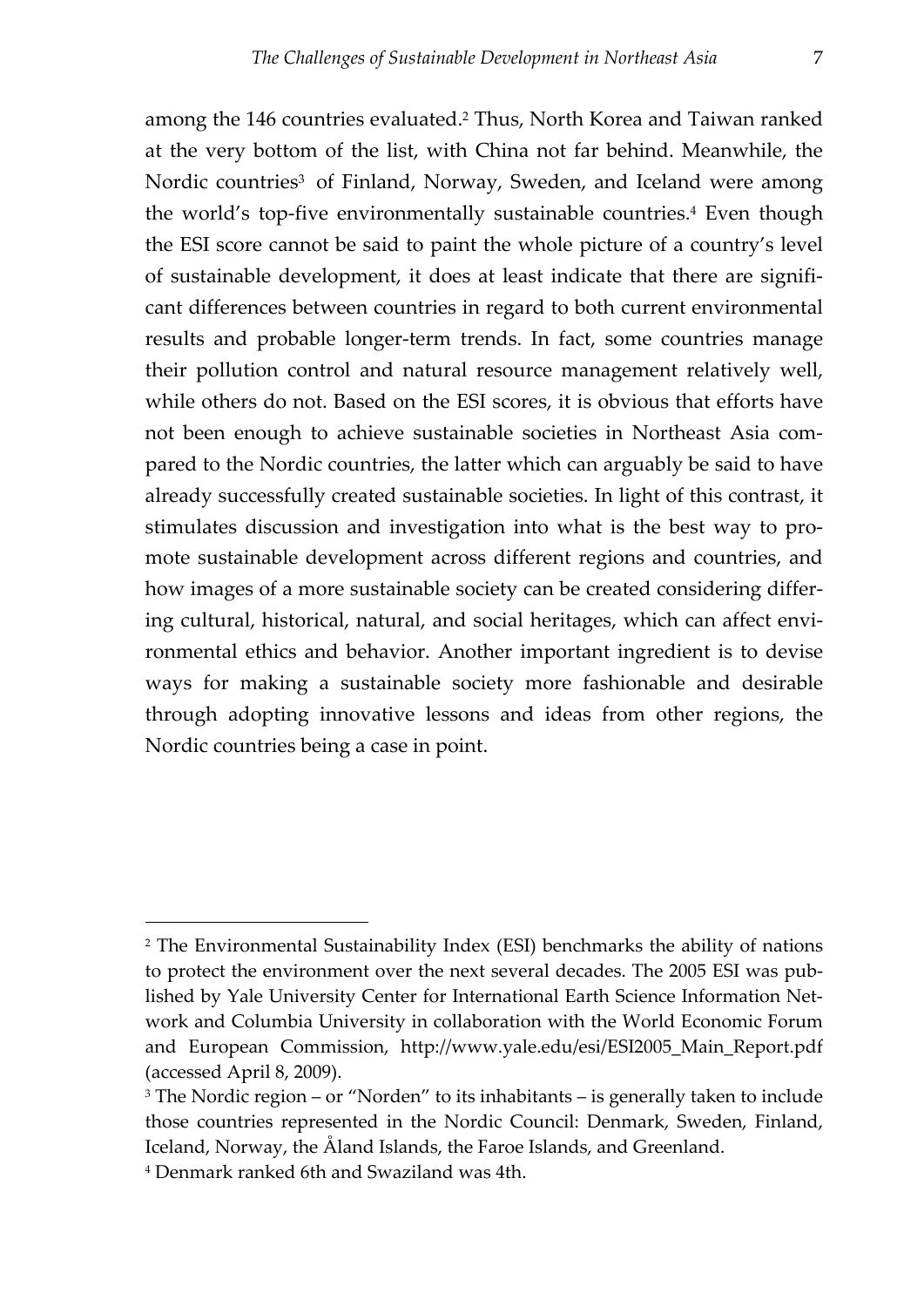#### **The Concept of Sustainable Development**

The definition often given to the concept of sustainable development is found in the Brundtland report.5 The report highlighted the idea of sustainable development and defined it as "development that meets the needs of the present without compromising the ability of future generations to meet their own needs."6 Recently, the concept of sustainable development has centered on the contention that it is possible to achieve economic growth and industrialization without, or minimizing, environmental damage.<sup>7</sup> Nevertheless, the relationship between environmental sustainability and economic development is complex, and many countries have yet to find a suitable approach to the equation.

 During the 1950s and early 1960s, many countries placed top priority on efforts designed to improve economic development and rapid economic growth, with little consideration for environmental pollution. Since the end of 1960s, however, the perception of the importance of the environment started to gradually change as a number of environmental problems, in particular the emission of air pollutants and acid rain from industrial and traffic sources, endangered the environment – and by extension people – on a local, regional, and even global scale. The environmental problem was formally put on the international political agenda for the first time with the United Nations Conference on the Human Environment, which was held in Stockholm in 1972. The conference marked a turning point in the development of international environmental politics and public awareness of international environmental problems. Moreover, it was acknowledged that economic growth had caused increasingly severe pollution problems. The

<sup>5</sup> In 1983, the United Nations Secretary-General invited Norwegian Prime Minister Gro Harlem Brundtland to chair a World Commission on Environment and Development and published the Brundtland report. See World Commission on Environment and Development, *Our Common Future* (Oxford and New York: Oxford University Press, 1987).

<sup>6</sup> Ibid.

<sup>7</sup> World Conservation Union, "The Future of Sustainability: Re-thinking Environment and Development in the Twenty-first Century," 2006, p.1, Report of the IUCN Renowned Thinkers Meeting, January 29-31, 2006, http://cmsdata.iucn.org/ downloads/iucn\_future\_of\_sustanability.pdf (accessed April 15, 2009).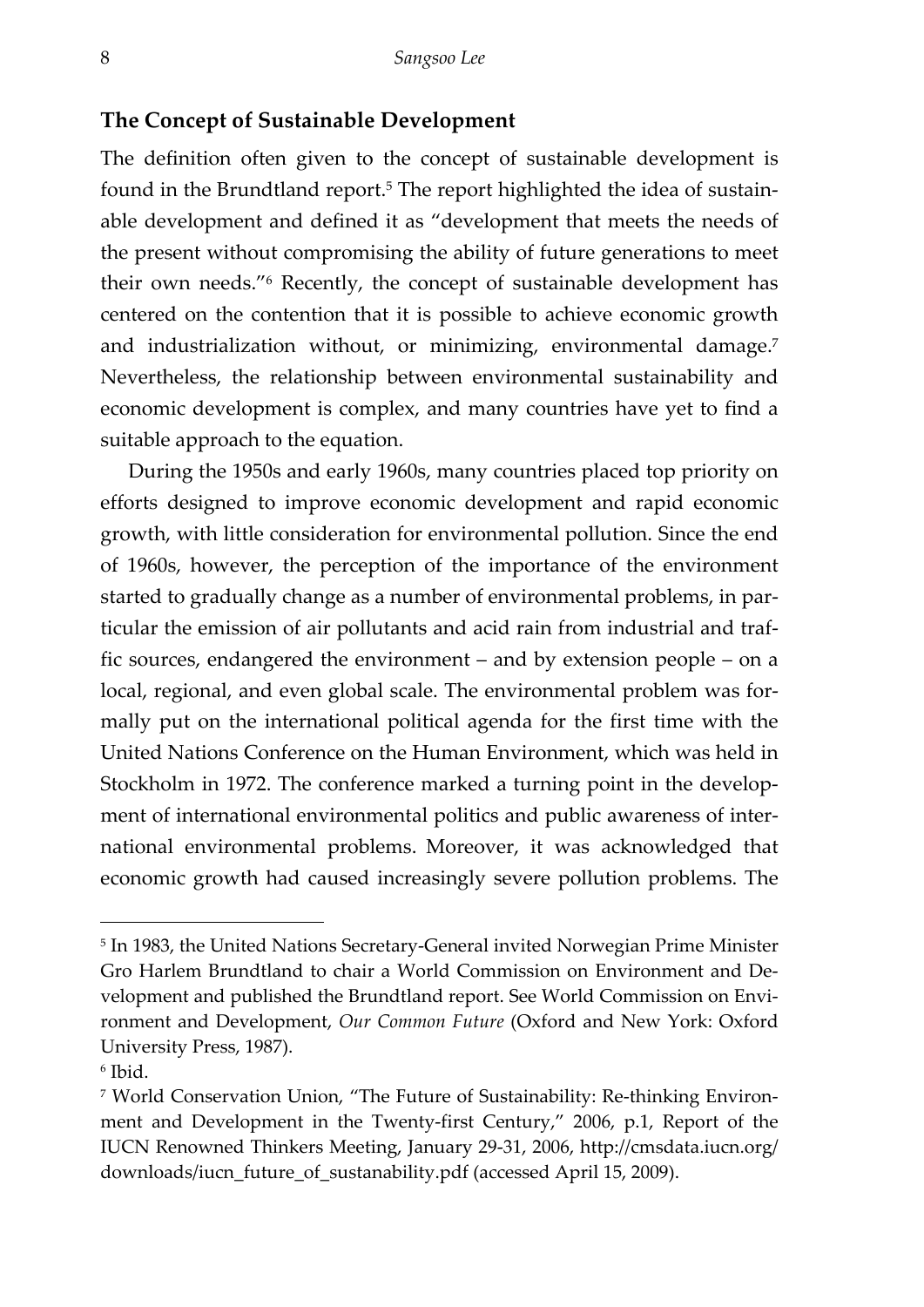conference issued the Declaration of the United Nations Conference on the Human Environment, which laid out a guideline for environmental protection action. In spite of this, attitudes toward pollution between regions and between countries differed greatly, with understanding of the importance of the environment being limited to a few developed countries. This means that the tenets of sustainable development were seen to be too early for certain countries to adopt since economic development had priority for these countries. In many cases it was stated that they couldn't afford to pay attention to environmental issues.

 More detailed issues concerning global environmental problems and environmental cooperation were discussed at the Earth Summit, the United Nations Conference on Environment and Development in Rio de Janeiro in 1992, where over one hundred heads of state and government gathered and adopted the Rio Declaration. Based on this declaration, several other initiatives were taken at the Summit, including Agenda 21, which called on international, governmental, and non-governmental organizations to develop environmental indicators in order to provide a solid basis for decisionmaking at all levels.<sup>8</sup> In response to these initiatives, many countries recognized the role of indicators in promoting sustainable development at international, regional, and local levels.

 Another important achievement in reaching a global consensus, especially between developed and developing countries, was the agreement on the Kyoto Protocol in 1997. One hundred and thirty-seven countries have ratified the Kyoto Protocol to date, with the protocol demanding the reduction of greenhouse gas emissions to levels specified for each country. It is significant that this protocol began not only to link individual states' efforts as part of a wider global responsibility, but also addressed environmental ethics to deal with a global environmental problem for nations. This code of ethics includes a call for global cooperation to take responsibility for the impact of human activities on nature.

<sup>8</sup> United Nations Environment Programme (UNEP), Regional Resource Centre for Asia and the Pacific*, Environmental Indicators Northeast Asia,* (Klong Luang, Thailand, 2004), p. 9, http://www.rrcap.unep.org/indicator/Vertical%20North%20East %20Asia.pdf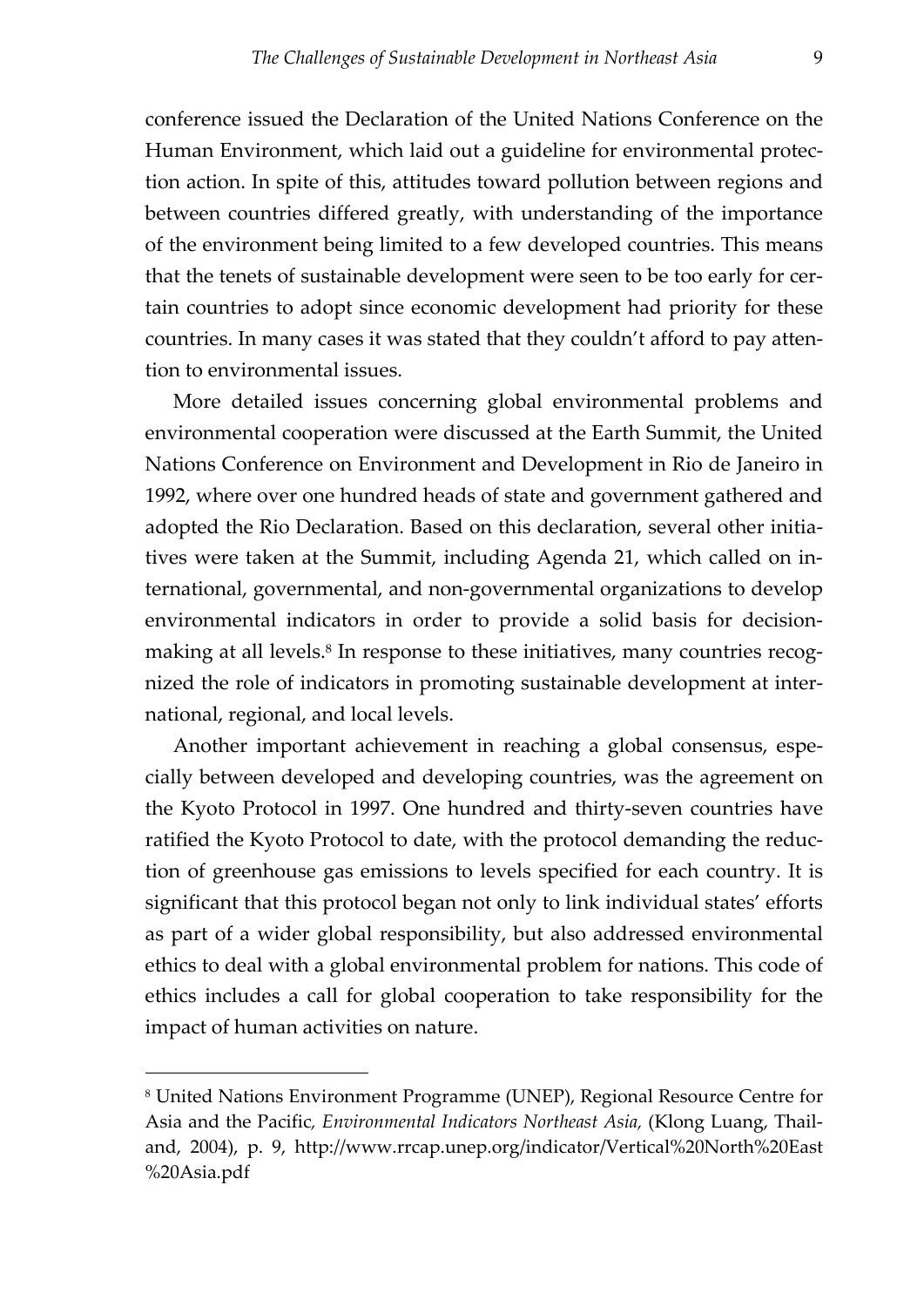Many countries in recent years have attempted to promote the concept of sustainable development, on a global level as well. This issue was specifically discussed at the World Summit on Sustainable Development (WSSD) in Johannesburg in 2002, which brought together tens of thousands of participants, including heads of state and government, national delegates, and leaders from non-governmental organizations (NGOs) and businesses. The summit concluded that environmental protection is greatly contributing to changes in the patterns of economic growth and will continue to play an important role in creating a sustainable society in the future.<sup>9</sup>

 As such, these various events over the course of more than three decades have increased the general consciousness of global environmental issues associated with people's interaction with the natural environment. Nevertheless, it is not enough to create a global mechanism for sustainable development since most regions are still not in the process of sustainable development. Furthermore, there is an increasing gap between countries and regions pursuing policies that result in more sustainable development and those that display unsustainable development. This is indicative of the fact that most developing countries are still unwilling and/or unable to change or modify policies in response to the problems. However, the fact is that environmental degradation, such as transboundary pollution, does not just necessitate action on the part of an individual nation-state, but requires regional and global mechanisms of cooperation for policies to be effective.

 An obvious question centers on the contention why it is so difficult for developing, and even some developed, countries to change their attitude and establish a new and better direction for sustainable development. It should be recognized that environmental ethics are based on a set of values, practices, and institutions that differ in each country, and which determine how the environment is managed.10 Therefore, it might be that the existing environmental ethics in some countries are at fault, and this means that

<sup>9</sup> United Nations Economic and Social Commission for Asia and Pacific (UNES-CAP), *Green Growth at a Glance: The Way Forward for Asia and the Pacific* (Bangkok, 2006), p. 6, http://www.unescap.org/esd/water/publications/sd/ggbrochure.pdf 10 James Connelly and Graham Smith, *Politics and the Environment from Theory to Practice* (New York: Routledge, 2000), p. 16.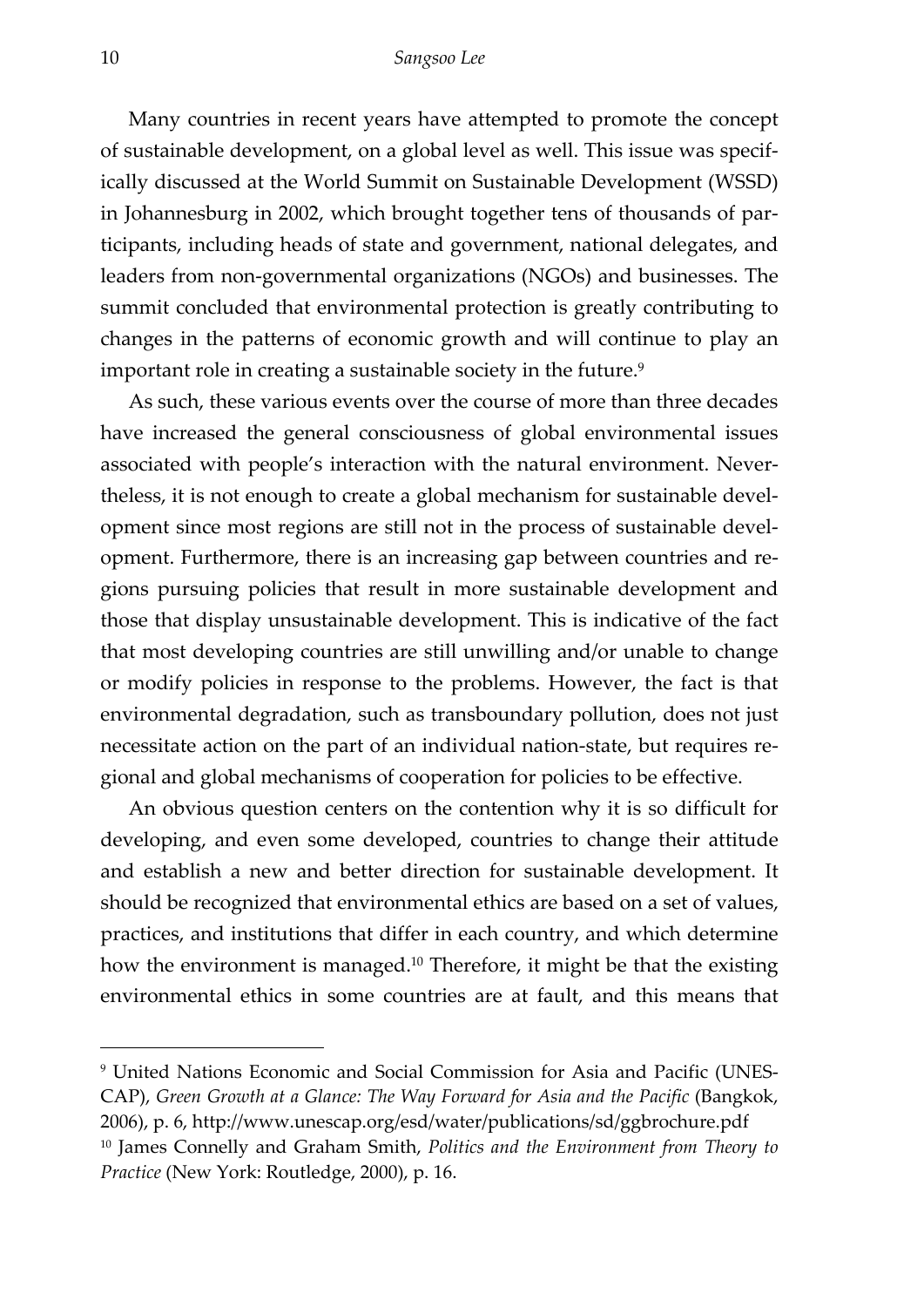they need a new environmental ethic comprehensive enough to provide a justification for all their environmental duties. There has been a tendency that most governments have conducted environmental policy by political rather than ethical consensus, and more often than not environmental problems are the focus of national and political choice.11 However, environmental policy should be based more on an environmental ethic that stresses a sustainable interplay between humans and nature so as to seek new trends of sustainable development, such as "green" growth and international cooperation. Thus, without a fundamental reassessment of those ethics, it will not be possible to achieve sustainable development. However, the call for a new ethics-based environmental mechanism should be examined carefully. What was wrong with the old one, where could a new ethic be applied, and how could people possibly be persuaded to adopt it?12 We need, then, to examine our new moral concerns about environmental problems to see how well they are suited to (or can be adapted to) our traditions and situations.

<sup>11</sup> Steve Rayner and Elizabeth L. Malone, eds., *Human Choice and Climate Change* (Ohio: Battelle Press, 1998), Vol 1, p. 15. 12 Ibid., p. 7.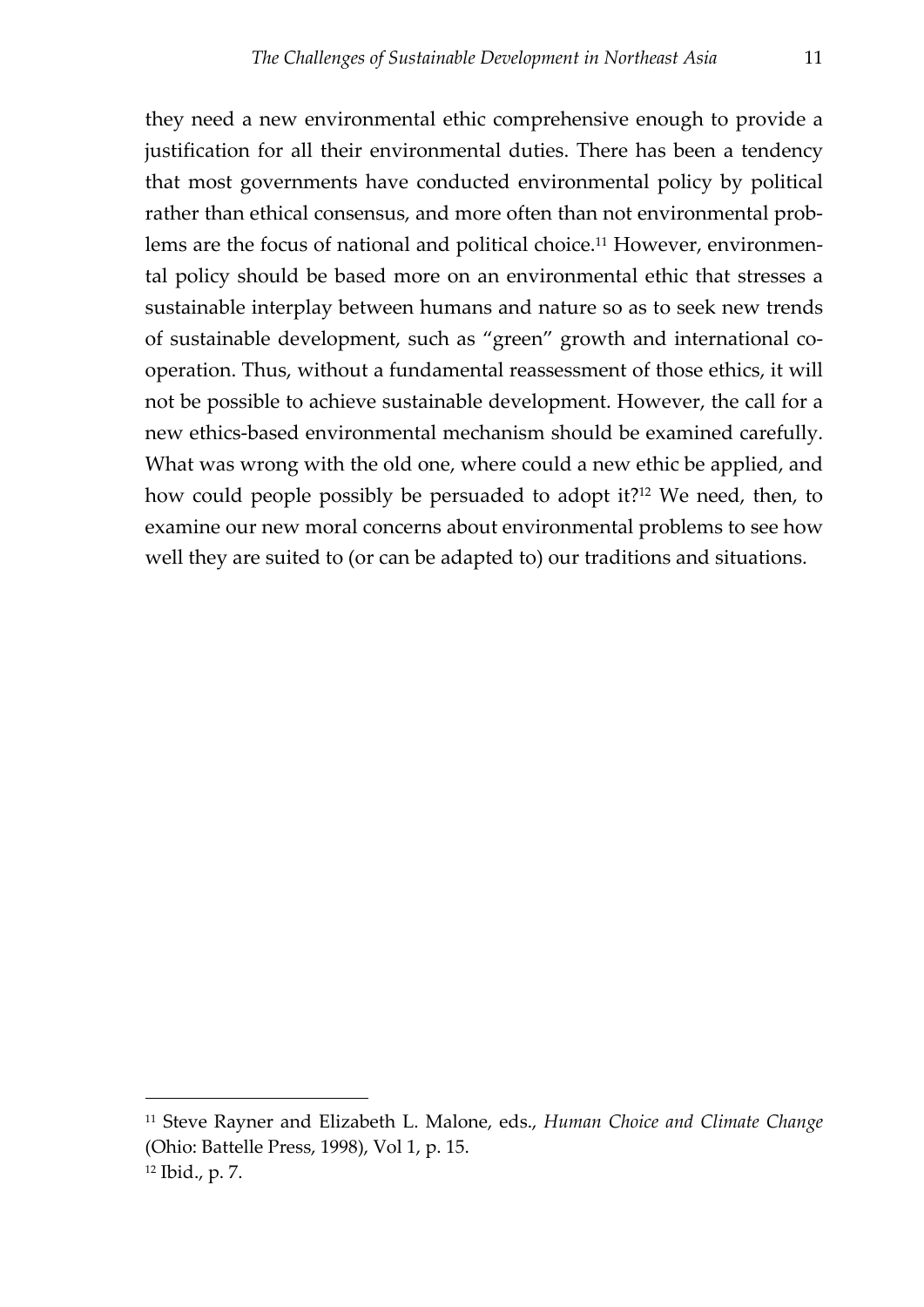# **The Environmental Problems of Northeast Asia**

#### **Japan and the Environment**

Japan's environmental problems are a result of its past industrialization, which caused serious pollution in both industrial and residential areas. In the 1950s and 1960s, the country achieved a remarkable economic success with double-digit growth rates. While this rapid economic growth was outstanding, it came at an environmental cost, the negative effects of which still persist today.13 The greatest environmental pollution problem was caused by burning coal, which was Japan's main energy source during the 1950s. However, for reasons of pollution and energy efficiency, the government changed the basic energy source from coal to heavy oil in the 1960s. Yet, in spite of the decline of smoke from coal burning, the pollution problems were not solved by this measure.14 With the increasing use of heavy oil propelling an expanding industrial economy and with a growing number of vehicles on the roads, the problem in fact became more serious. Furthermore, many industrial factories were built in surrounding big cities, along the coast of the Pacific Ocean from Tokyo, through Nagoya and Osaka, and onward to the Kyushu region, which significantly contributed to increasing urban and marine pollution.15 This resulted in that people in urban areas were directly exposed to serious levels of pollution. For example, during the late 1960s, Tokyo policemen were forced to inhale oxygen while directing traffic. In fact, "vendors sold oxygen on Tokyo's streets, and children wore masks on their way to school" because Japan "may [at the time] have been the world's most polluted country."16 The occurrences of

<sup>13</sup> Hidefumi Imura and Miranda A. Schreurs*, Environmental Policy* in *Japan* (Cheltenham: Edward Elgar and the World Bank, 2005), p. 267.

<sup>14</sup> See Yoshiro Hoshino, "Japan's Post-Second World War environmental problems," in Jun Ui, ed., *Industrial pollution in Japan* (Tokyo: United Nations University Press, 1992).

 $15$  Ibid.

<sup>16</sup> See, e.g., Miranda A. Schreurs, *Environmental Politics in Japan, Germany, and the United States* (Cambridge, UK, and New York: Cambridge University Press, 2002),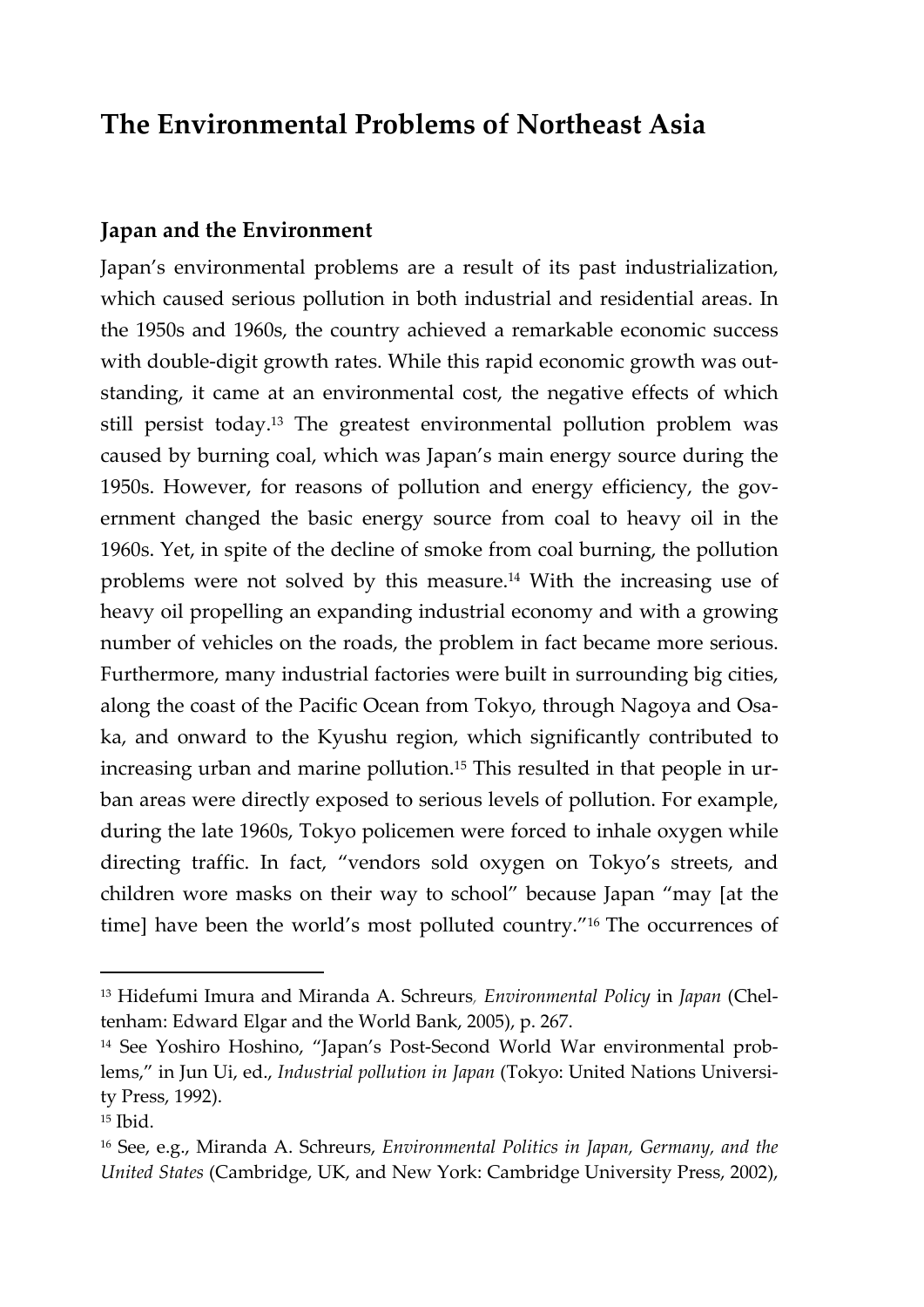the Minamata disease (a neurological syndrome caused by severe mercury poisoning), Itai-itai disease (caused by cadmium poisoning and results in the softening of bones), and Yokkaichi asthma (a chronic obstructive pulmonary disease caused by severe smog) were, furthermore, all testaments to the serious environmental situation that was a threat to people's lives and health in Japan. Nevertheless, the government failed to prevent urban pollution and its associated diseases from increasing. Rather, the Japanese government surprisingly refrained from taking strict measures against the responsible companies for a long time, largely because policymakers were worried about the possible negative impact on Japan's high economic growth.17

 It was not until the 1970s with the first oil crisis in 1973 and the second in 1979, which had a huge impact on the Japanese economy as it was heavily dependent on oil from the Middle East, that Japan started to shift away from oil-intensive industries and made efforts to improve energy efficiency. Furthermore, many Japanese factories based on heavy industry have moved into other Asian countries. As a result, significant progress has since been made in limiting environmental pollution. Yet in spite of these efforts, overall environmental standards in Japan have still not been as high as those in most developed countries. The problem is rooted in the fact that the government has believed that problems of environmental destruction can primarily be solved on the basis of government controls and the use of energy and environmental technologies, without reference to the sensitivities of nature.18 Japan has thus traditionally paid less attention to issues of nature conservation. For example, although Japan is heavily forested, much of the forest is monoculture, which lacks great biological diversity. Even today, the government is undertaking large-scale construction projects that cut a maze of highways and tunnels through Japan's mountainous terrain.

-

p. 36; Thomas G. Rawski, "Urban Air Quality in China: Historical and Comparative Perspectives," *International Center for the Study of East Asian Development Kitakyushu*, 2006, p. 2, http://www.econ.pitt.edu/papers/Thomas\_air\_quality.pdf 17 Government of Japan, Ministry of the Environment, *Annual Report on the Environment in Japan 2006* (Tokyo: Ministry of the Environment, 2006), p. 22. 18 Imura and Schreurs*, Environmental Policy in Japan,* p. 267.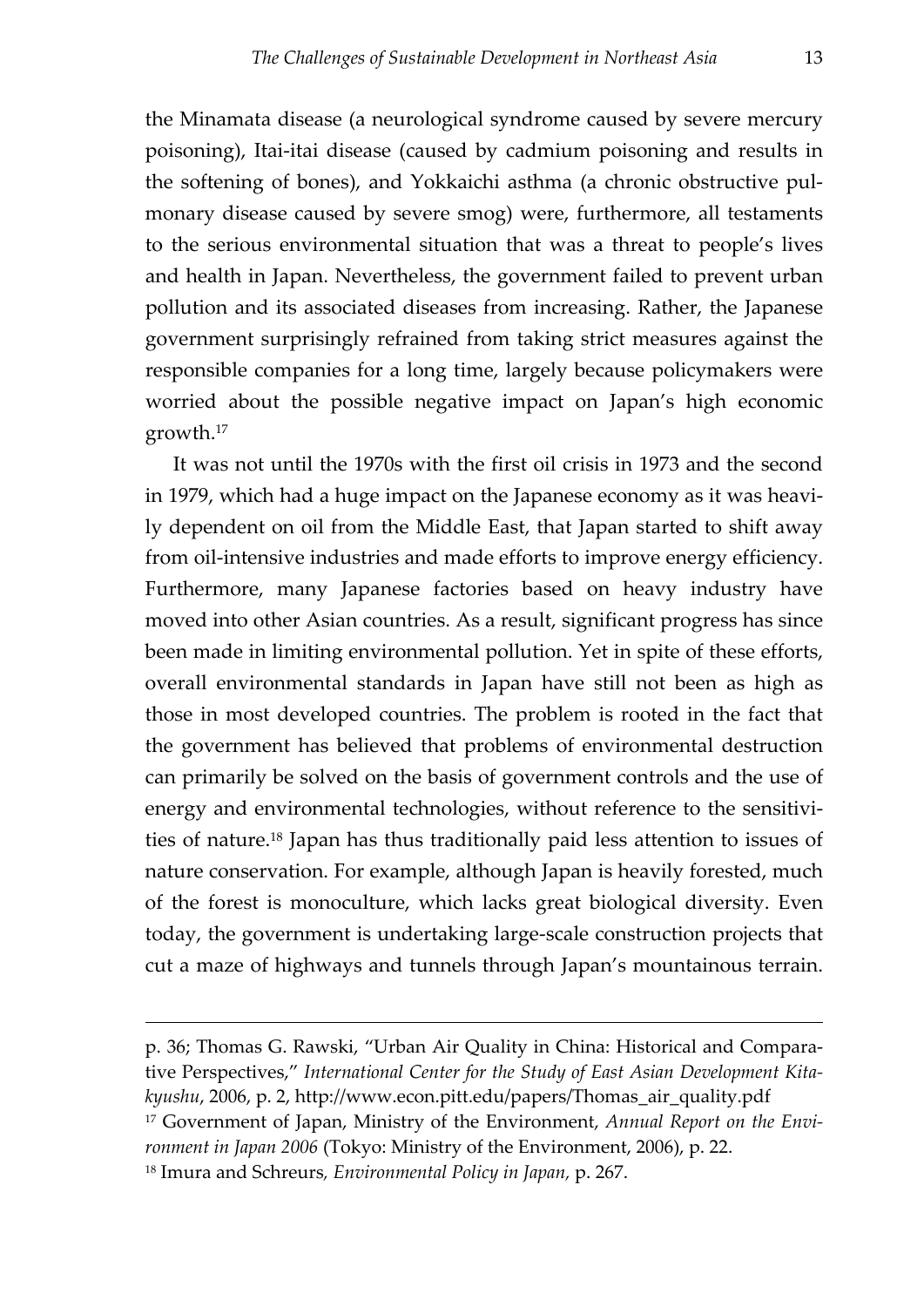Thousand of golf courses are built in remote mountain villages, as well as airports that further destroy habitat.<sup>19</sup> In short, policies have been implemented that focus to a large degree on furthering national development and the material gain of citizens.

#### **South Korea and the Environment**

During the 1960s through the 1980s, South Korea achieved high economic growth with an average annual GDP growth rate of approximately 10 per cent. Indeed, South Korea has often been described as an economic miracle – at least, that is, before the Asian financial crisis struck in 1997.

 While the industrialization process was successful and the quality of people's lives improved remarkably in a relatively short space of time, South Korea's natural environment was seriously polluted. In particular, the Korean government's ambitious five-year economic plan based on heavy industry and the petrochemical industries, begun in the 1960s, brought about a rapid deterioration in the environment. Air pollution in many cities had already reached a critical level at the end of the 1970s; this was mainly related to the increase of energy use, in particular coal consumption. It has been estimated that coal consumption doubled from ten million tons in the mid-1960s to twenty million tons by the mid-1970s.<sup>20</sup> The other reason was the increase in population, and the rise in the number of factories and cars in urban areas. South Korea's cities came to be more polluted than the other major cities of the world. In 1978, Seoul's level of SO2 (0.18ppm) was ten times higher than that of New York.21

 The river and city's water also became highly polluted in the 1970s as a result of industrial effluents, untreated sewage, and acid rain. For example,

 $19$  Ibid.

<sup>20</sup> Moon Chung-in and Lim Sung-hack, "Weaving Through Paradoxes: Democratization, Globalization, and Environment Politics in South Korea," *East Asian Review*, Vol. 15, No. 2 (Summer 2003), pp. 46-47.

<sup>21</sup> 권숙표, "환경오염의 발생과 인구문제", 가족계획연구회 한국인구학회 공동주최 "한국인구문제와 정책방향에 대한 세미나," 1981, pp. 111-28 (Kwon Sukpyo, "The Creation of the Environmental Pollution and Population Problem," Institute for Family Planning, Seoul, 1981).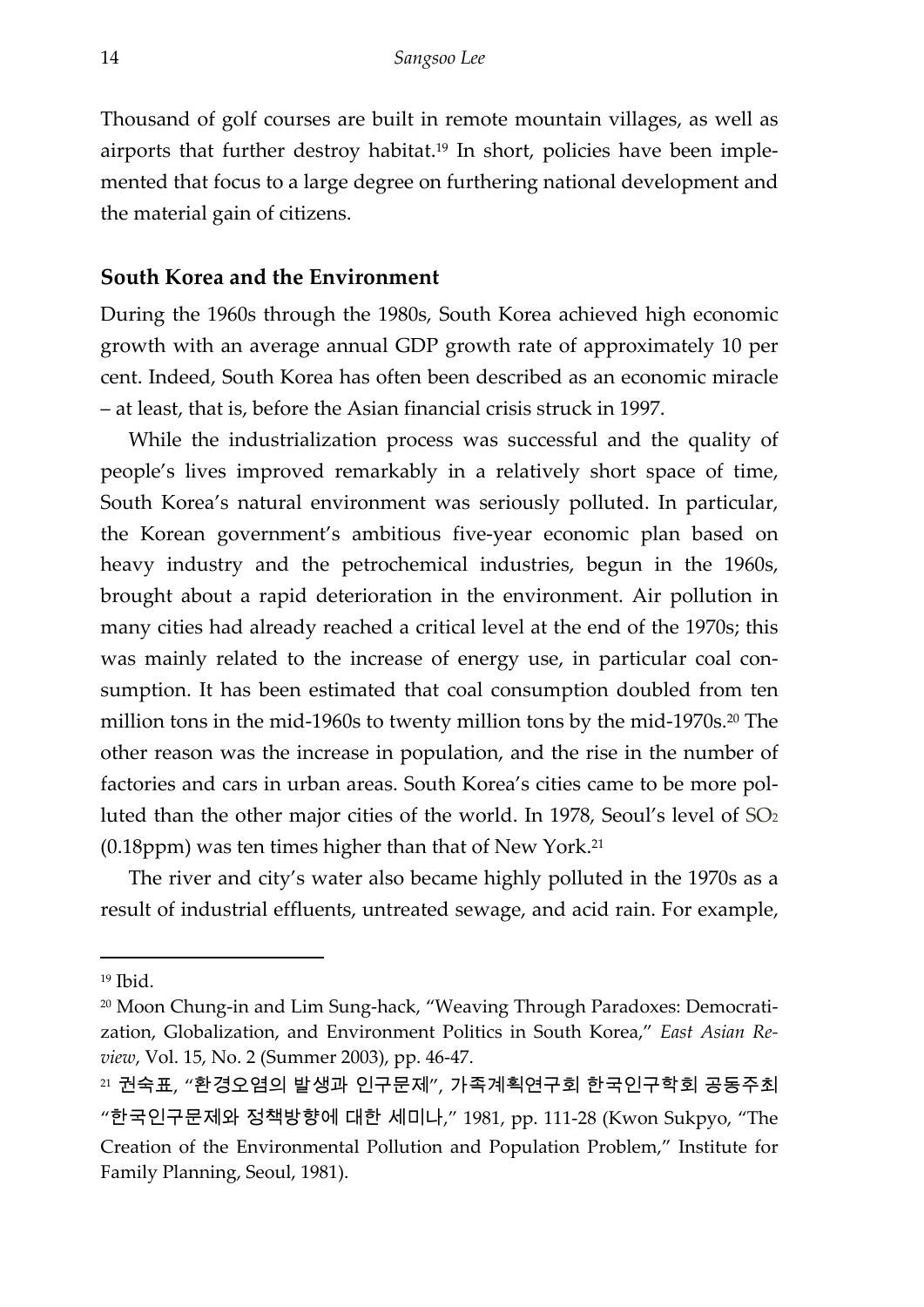the Han River which in the 1960s provided residents of Seoul with fresh water for domestic use and for swimming in the summer, was so polluted that it was unsafe to access until the 1990s. The Nakdong River, the second largest river in South Korea, became extremely polluted after the establishment of an industrial complex in the Kumi area. Moreover, contamination of the seaside in Masan resulted in it being called the "sea of death" and was closed to fishing in the 1980s.

 The Ulsan-Onsan industrial zone on the southeast coast of the country is another example of the process of industrialization that resulted in serious pollution problems. Established in 1972 as an industrial complex primarily consisting of chemical and petrochemicals plants, it was used to attract foreign investment and the transfer of technology from developed countries. Pollution from this industrial zone, however, led to serious heavy metal poisoning among the people living next to the complex, known as the Onsan disease. The government, worried by the possible negative impact on economic growth if the plant closed, attempted to disguise the problem by calling it a general allergic reaction inherent to the area. It was not until 1988, when the situation became so bad, that the government evacuated (thus not addressing the underlying cause of the problem) the 37,600 people living close to the complex.22

 In sum, for the authoritarian regimes that ruled South Korea from the 1960s until 1988, the highest priority was placed on economic development. All possible obstacles to economic expansion and growth were suppressed, especially human rights, with rapid industrialization leaving indelible marks on the landscape and the consequences of environmental neglect found in the country's poisoned air and water.23

<sup>22</sup> S. K. Yoon, "Environmental Health Consequences in Industrial Development in Korea," in World Health Organization, ed., *WHO Commission on Health and Environment, Report of the Panel on Energy* (Geneva: World Health Organization, 1992), p. 113.

<sup>23</sup> See Norman R. Eder, *Poisoned Prosperity: Development, Modernization and the Environment in South Korea* (Armonk, NY: M. E. Sharpe, 1996); Yokshiu F. Lee and Alvin Y. So, eds., *Asia's Environmental Movements: Comparative Perspectives* (Armonk, NY: M. E. Sharpe, 1999), p. 3.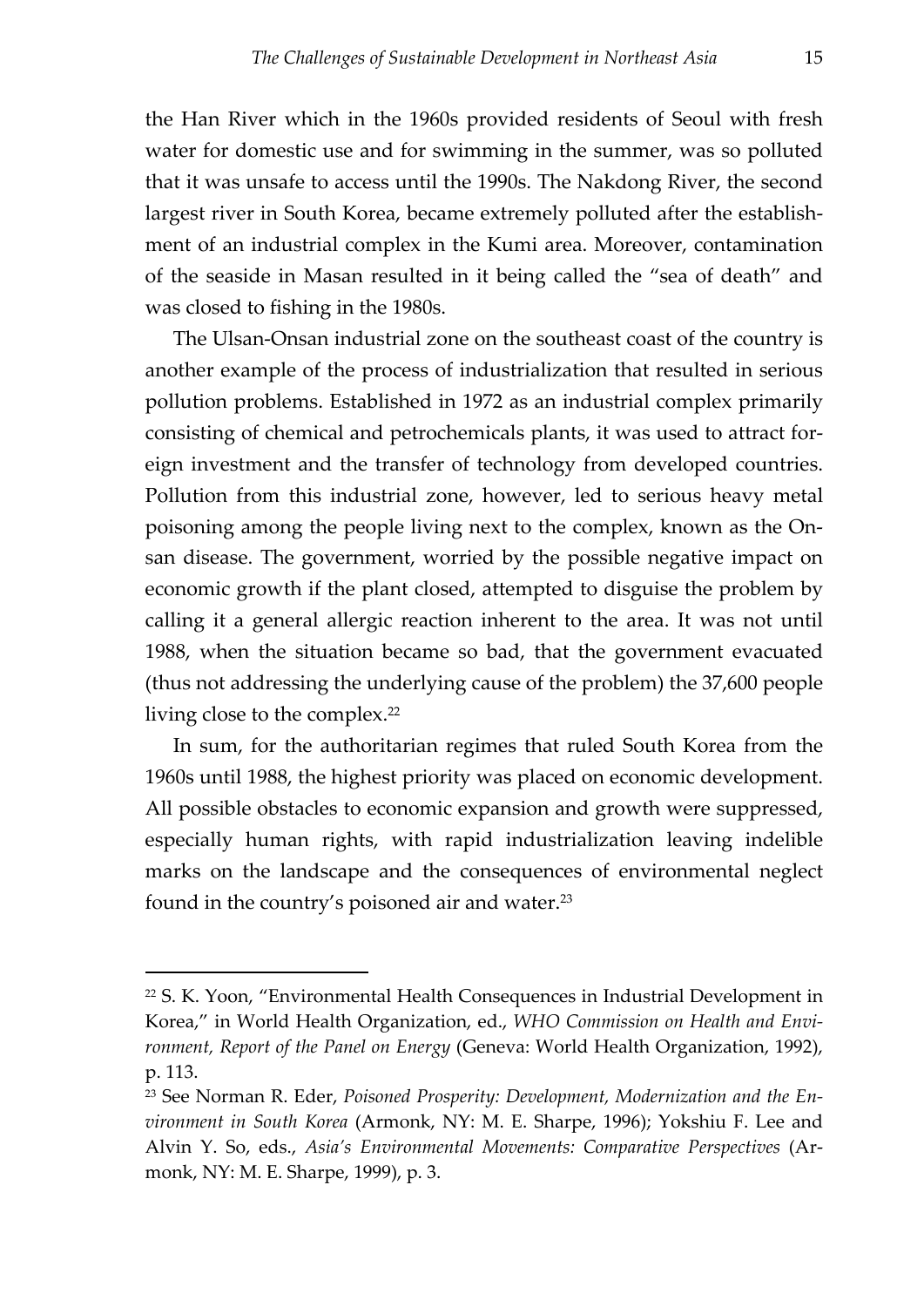After 1988 and the success of the democracy struggle, the government could no longer monopolize or manipulate knowledge and information concerning environmental issues.24 Consequently, democratization influenced environmental politics and management in South Korea. According to the 1998 Organization of Economic Cooperation and Development (OECD) report of environmental indicators, South Korea had made improvements in the quality of its environment. For example, carbon dioxide emissions per capita in South Korea decreased from 8.3 tons in 1995 to 7.8 tons in 1997, lower than the OECD average of 10.9 tons.25 More recently, the government has focused attention on technology development in the field of energy efficiency and domestic renewable energy sources to reduce environmental pollution. However, South Korea's track record in the protection and conservation of nature has not significantly improved, and Korea's biodiversity has experienced a rapid decline due to accelerated urbanization, industrialization, and pollution.26

#### **China and the Environment**

China has averaged 8–9 per cent economic growth a year over the past three decades and achieved industrialization in a remarkably short period of time. This outstanding achievement has lifted some 400 million people out of poverty and has also resulted in China becoming nearly three times more energy efficient in 2000–02 compared to 1978.27 However, China's rapid industrialization that has lent it the epithet of the "factory of the world"

<sup>&</sup>lt;sup>24</sup> Moon and Lim, "Weaving Through Paradoxes," p. 57.

<sup>25</sup> Ibid., p. 48.

<sup>26</sup> Jung Kyun Na, "Developing and Implementing National Biodiversity Strategy: Lessons from the Republic of Korea," paper prepared for the 1st Workshop on National Biodiversity Strategies & Action Plans in Northeast and East Central Asia, Experiences and Lessons, April 26-28, 2000, Beijing, China, http://bpspneca.brim.ac.cn/calendars/workshop-1/12.html

<sup>&</sup>lt;sup>27</sup> "Executive Summary," in World Bank and State Environmental Protection Administration, *Cost of Pollution in China: Economic Estimates of Physical Damages* (Washington, D.C.: The World Bank, Rural Development, Natural Resources and Environment Management Unit East Asia and Pacific Region, 2007), www.worldbank.org/eapenvironment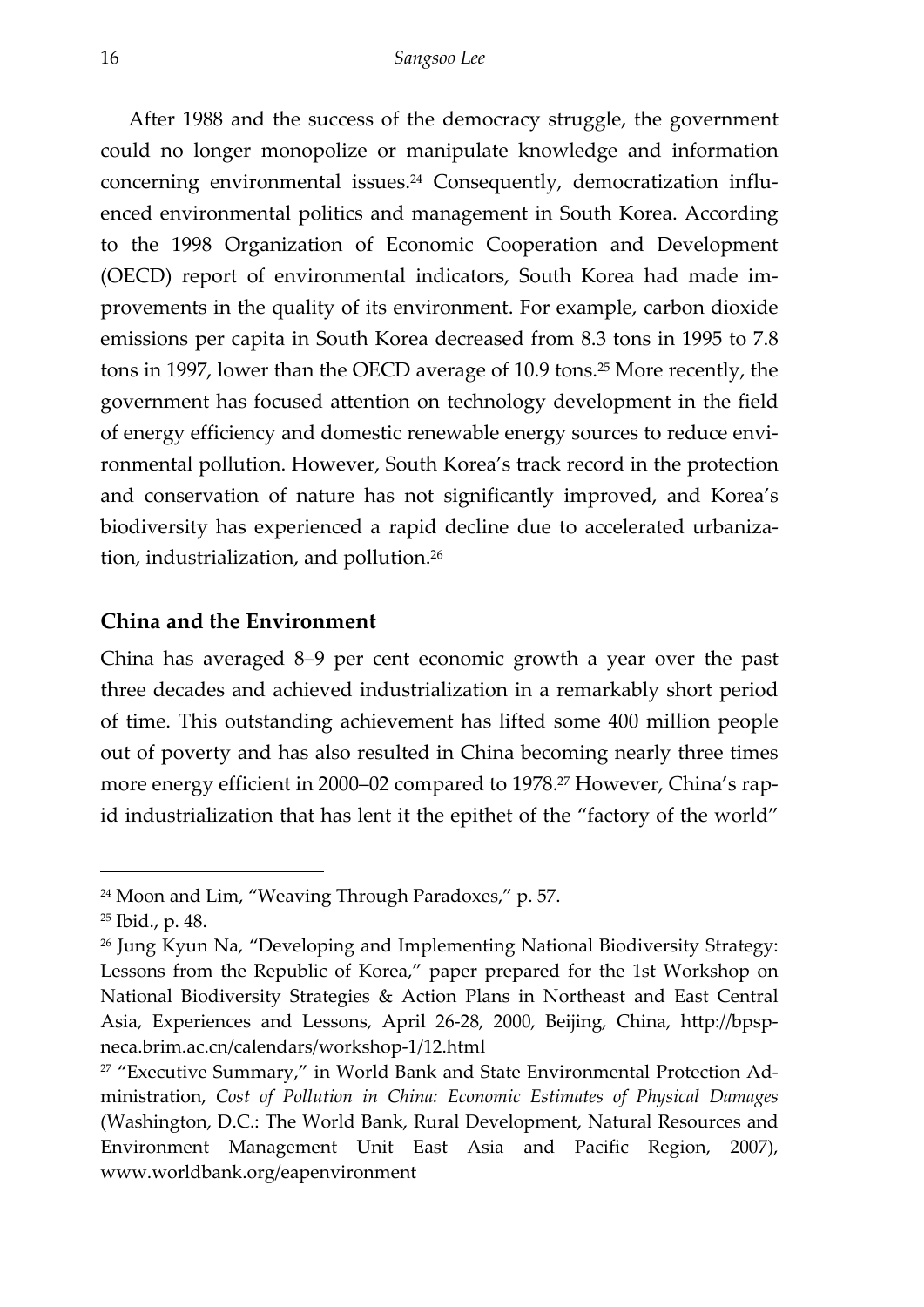has led to increasing pollution and the destruction of natural resources. Moreover, the Chinese government has not adopted strict policies of environmental control and regulation, a fact which has also served to attract more foreign direct investment. Thus, as the Chinese leadership focused most immediately on ensuring the continuation of rapid economic growth, it largely ignored the environmental consequences, leaving behind a legacy of pollution and destruction.28

 It is apparent that out of the Northeast Asian countries it is most urgent for China to ameliorate the worst of the environmental ravages, as its population, economic development, and demand for energy are growing much more quickly than in Japan or South Korea. In fact, the current environmental pollution in China resembles that of Japan in the 1960s or South Korea in the 1980s with the combination of rapid industrialization and rapid growth of population. With recorded ambient concentrations in 2004 of 440 milligrams of particulates in eleven Chinese cities, all in China's northwest region, particulates<sup>29</sup> exceeded the Tokyo level in 1968 and approached the levels recorded in Seoul during the late 1980s.30 The World Bank has brought to China's attention that it is home to sixteen of the twenty most air-polluted cities in the world, $31$  with one third of Chinese cities failing to reach the global average standard of air quality.32

 As a result of air pollution, China's population suffers from high incidences of respiratory diseases (lung cancer, pulmonary heart disease, bron-

<sup>&</sup>lt;sup>28</sup> Elisabeth Economy, "Environmental Enforcement in China," in Kristen A. Day, ed., *China's Environment and the Challenge of Sustainable Development* (Armonk; NY: East Gate Book, 2005), p. 102.

 $29$  A particle with an aerodynamic diameter of 10 micrometers moves in a gas like a sphere of unit density (1 gram per cubic centimeter) with a diameter of 10 micrometers.

<sup>30</sup> Liang Congjie and Yang Dongping, eds., *The China Environment Yearbook 2005: Crisis and Breakthrough of China's Environment* (Leiden and Boston: Brill, 2007).

<sup>&</sup>lt;sup>31</sup> Jonathan Watts, "Satellite data reveals Beijing as air pollution capital of world," *Guardian*, October 31, 2005, http://www.guardian.co.uk/news/2005/oct/31/china. pollution (accessed May 23, 2009).

<sup>&</sup>lt;sup>32</sup> Keith Bradsher and David Barboza, "Pollution from Chinese Coal Casts a Global Shadow," *New York Times*, June 14, 2006, http://www.nytimes.com/2006/06/ 11/business/worldbusiness/11chinacoal.html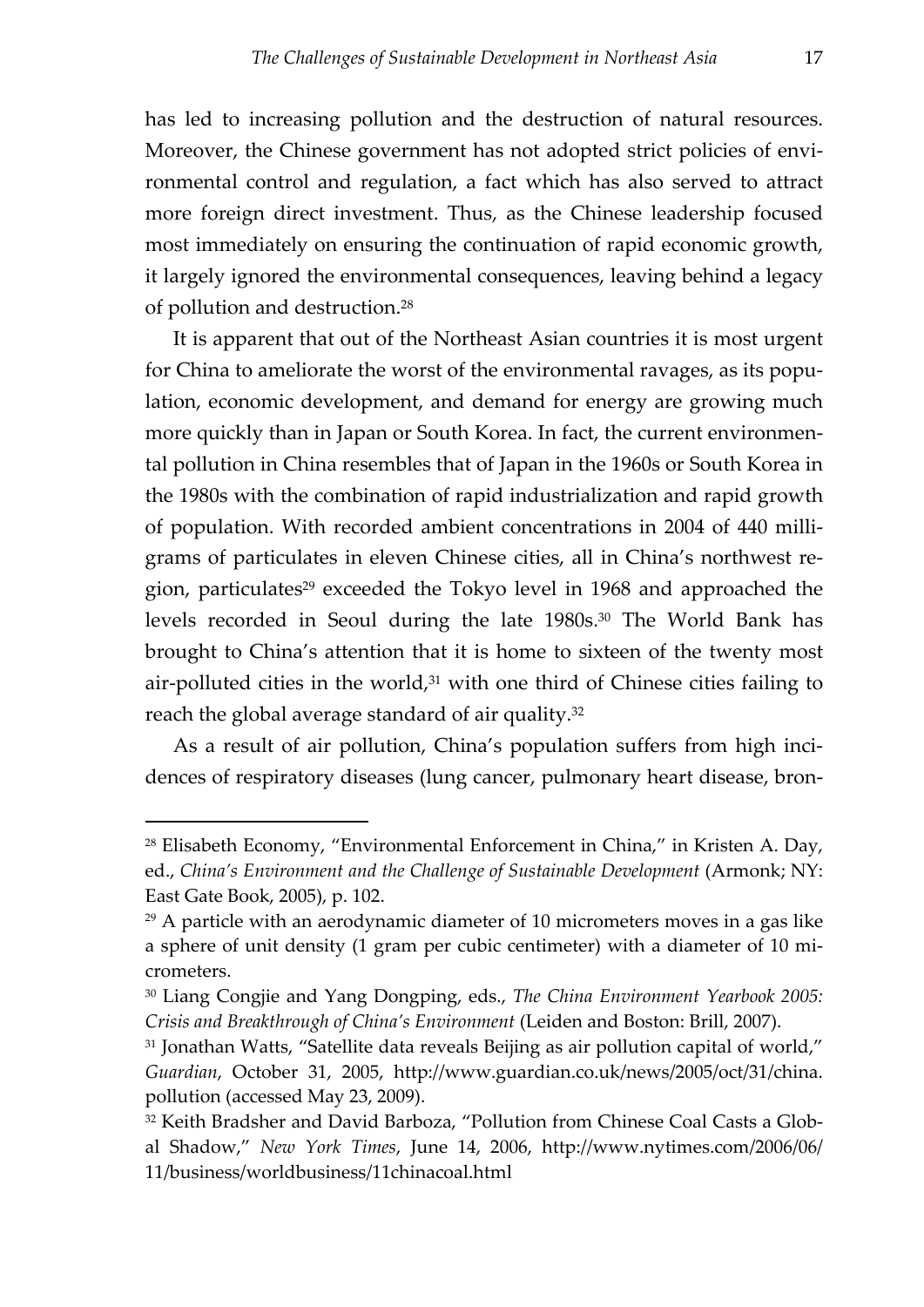chitis). The World Health Organization (WHO) estimates that diseases triggered by indoor and outdoor air pollution kill some 656,000 Chinese citizens each year.<sup>33</sup> Meanwhile, China is now the world's largest  $CO<sub>2</sub>$  emitter, having overtaken the United States in 2007. The assessment at the end of the tenth Five-Year Plan (2001–05) concluded that China's emissions of SO2 and soot were 42 per cent and 11 per cent higher than the target set at the beginning of the plan.34 It is further predicted that China will be responsible for 37 per cent of global emissions by 2030.35 Massive emissions also contribute to acid rain, a direct consequence of air pollution from SO<sub>2</sub> and nitrogen oxide that remains a serious problem in China. Most of China's air pollution and green house gas emissions are largely a result of the fact that total energy consumption in China has increased in recent years, with inefficient energy use and increasing coal consumption. Total energy consumption in China increased by 70 per cent between 2000 and 2005. Coal consumption accounted for 75 per cent of this increase and this proportion is unlikely to change significantly in the coming decades, while the fraction of energy consumption met by hydropower decreased during the 2001–05 period.36 A further exacerbating factor lies in China's coal being of very low quality – it contains high levels of  $SO<sub>2</sub>$ . For this reason, the widespread usage of coal for household heat and energy threatens people's health. Documented examples of health effects include numerous cases in Guizhou Province of cancerous skin lesions, deformed limbs, arsenic poisoning, and fluorosis which can soften and disfigure teeth and bones.<sup>37</sup>

<sup>&</sup>lt;sup>33</sup> Anne Minard, "China's Pollution Leaving Mountains High and Dry, Study Finds," *National Geographic*, March 8, 2007, http://news.nationalgeographic.com/ news/2007/03/070308-china-pollution.html (accessed May 23, 2009).

<sup>34</sup> The World Bank and State Environmental Protection Administration, "Cost of Pollution in China."

<sup>35</sup> Peter Williams, "Gas emissions 'will double by 2020'," *perth now*, May 1, 2008, http://www.news.com.au/perthnow/story/0,21498,23628603-5005361,00.html (accessed May 24, 2009).

<sup>36</sup> The World Bank and State Environmental Protection Administration, "Cost of Pollution in China."

<sup>37</sup> Frank Wang and Hongfei Li, "Environmental Implications of China's Energy Demands: An Overview," in Day, ed., *China's Environment and the Challenge of Sustainable Development,* p. 183.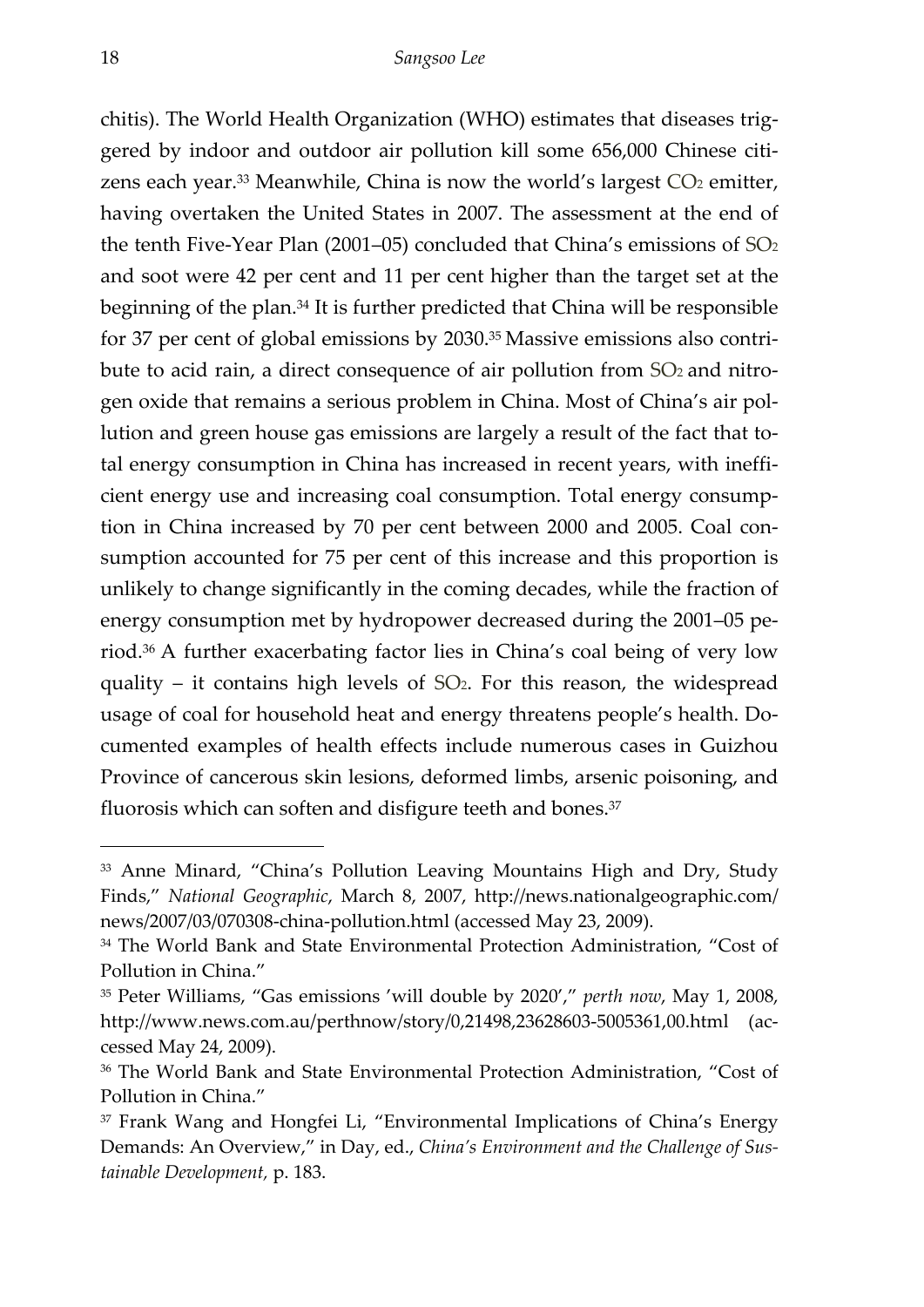Water pollution is also a cause for serious concern in China. Although China has the fifth largest natural flow of water in the world, at 2.8 trillion cubic meters a year in 2000, this constitutes only 2.219 cubic meters per person, just one fourth of the world average of 8,649 cubic meters per person.<sup>38</sup> Nearly half of China's 640 major cities face water shortages; for 100 the situation is severe.39 Surface water and drinking water quality in China are poor in the most densely populated parts of the country, especially in northern China. About three hundred million people lack access to safe drinking water, and 80 per cent of the length of China's rivers is too polluted for fish and people.40 It is an alarming statistic, for instance, that one billion tons of untreated sewage is annually dumped into Asia's longest river, the Yangtze, which has damaged human health and increased mortality from infectious diseases. The main underlying reason can be traced to the fact that China's industry produces a huge amount of waste water and water pollution.

 Desertification is also one of the most serious environmental problems in China contributing to the destruction of land and wildlife. While the extent of desertification has been curbed from a level of 3436 km² each year at the end of the 1990s to a present level of 1283 km², arable lands are nonetheless decreasing by 300 to 600 thousand hectares yearly and the deterioration of soils is increasing.41 Natural grasslands are also disappearing by 650 to 700 thousand hectares a year.42

<sup>38</sup> Shahid Yusuf and Kaoru Nabeshima, *China's Development Priorities* (Washington, D.C.: The World Bank, 2006), p. 24.

<sup>39</sup> World Resources Institute (WRI), "The Environment and China: Water and Air Pollution: Water and Health," http://www.wri.org/publication/content/7833 (accessed April 29, 2009).

<sup>40</sup> Peter H. Gleick, "China and Water," in Peter H. Gleick, ed., *The World's Water, 2008–2009: The Biennial Report on Freshwater Resources* **(**Washington, D.C.: Island Press, 2008), p. 79.

<sup>&</sup>lt;sup>41</sup> State Forestry Administration, "Enhancing Forestry Ecological Improvement and Accelerating Development of the Industry," *CHINAGATE*, February 27, 2006, http://chinagate.cn/english/reports/48270.htm (accessed April 30, 2009).

<sup>42</sup> Li Zhi Dong, "Energy and Environmental Problems behind China's High Economic Growth: A Comprehensive Study of Medium- and Long-term Problems,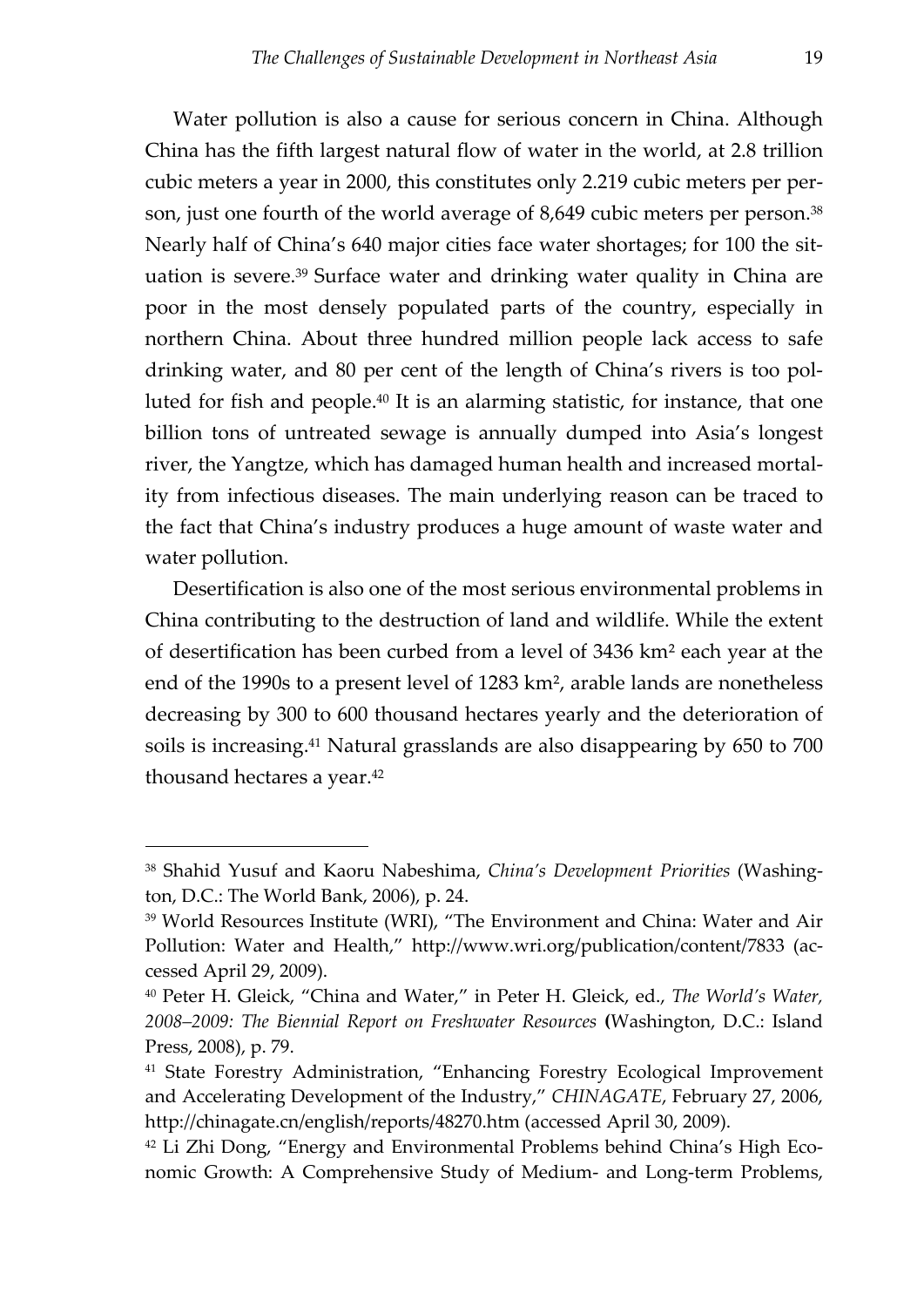While the central government admits to some of the environmental degradation having been caused by its policy priorities being placed on national economic development first, counter measures have hitherto been incomplete and the government still views economic development and the acceleration of industrialization as the central tasks of the country. Nevertheless, China's economic burden as a result of premature mortality and morbidity associated with pollution will increase in the future, unless the government tackles the problems as soon as possible. In 2006, the Environmental Protection Administration produced the country's first official estimate of environmental losses. According to its calculations, it would cost US\$84 billion (RM302 billion) to clean up the pollution produced in 2004, or three per cent of GDP for that year.<sup>43</sup>

-

Measures and International Cooperation," *The Institute of Energy Economics*, Japan, March 2003, p. 3, http://eneken.ieej.or.jp/en/data/pdf/188.pdf

<sup>&</sup>lt;sup>43</sup> "Environmental Costs in China", commentary by the Vice-minister of China's State Environmental Protection Administration, *Environmental Economics*, December 3, 2006, http://www.env-econ.net/2006/12/reducing\_enviro.html (accessed May 2, 2009).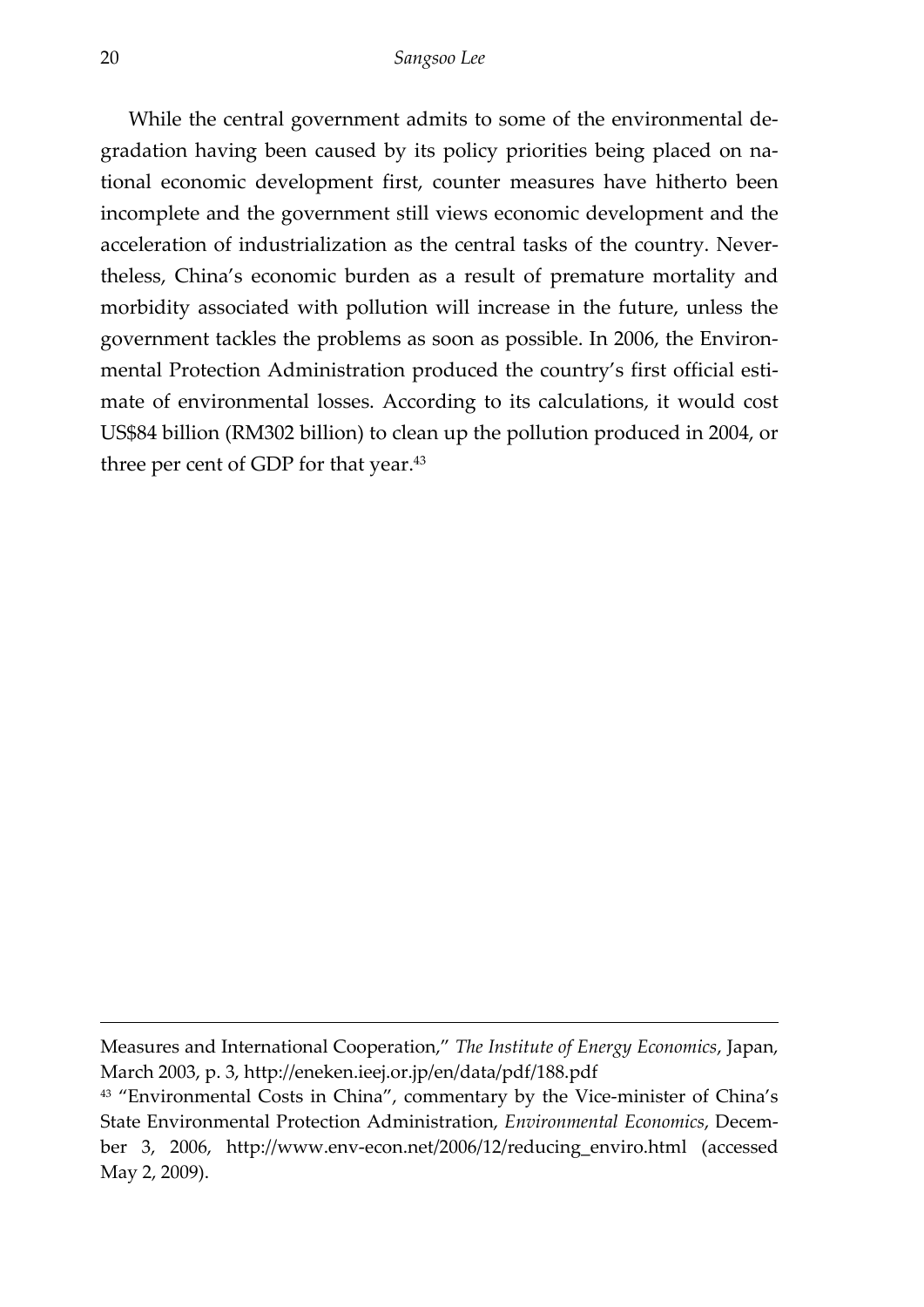# **Challenges of Sustainable Development in Northeast Asia**

The previous section outlined the fact that Japan, South Korea, and China experienced during their respective phases of rapid industrialization, combined with a sharp surge in the consumption of energy resources, severe environmental degradation. Spurred by their desire to catch up with the West economically, these countries concentrated their efforts on industrial development. This section mainly examines how the Northeast Asian countries have responded to environmental degradation as a result of the rapid economic growth and industrialization, and wherein the main problems lie with their responses.

 Firstly, all three countries failed to deal with or ignored the victims of development. After the Second World War, Japan put a lot of effort into economic recovery and people sacrificed individual rights and aspirations for the sake of national development. A society developed that had its ideational fountainhead in a military model of social organization and production, which led to Japan's present level of economic development.44 Even though successive governments undertook a number of policy measures to improve the environmental situation in Japan, this was fundamentally not done with consideration of creating a better and cleaner environment for human beings to live in. The case of South Korea tells a similar story. During its rapid economic development, the Korean government and its people were primarily concerned with economic growth and the escape from poverty. Environmental pollution and its victims were treated with "benign neglect." Thus, economic expansion was the highest priority for the economic development-oriented regime from the 1960s until 1988, and all perceived barriers to that growth were suppressed. Meanwhile, during the process of industrialization in China, the government has primarily focused on high-speed economic growth, which has been regarded as the most im-

<sup>44</sup> Hoshino, "Japan's Post-Second World War environmental problems."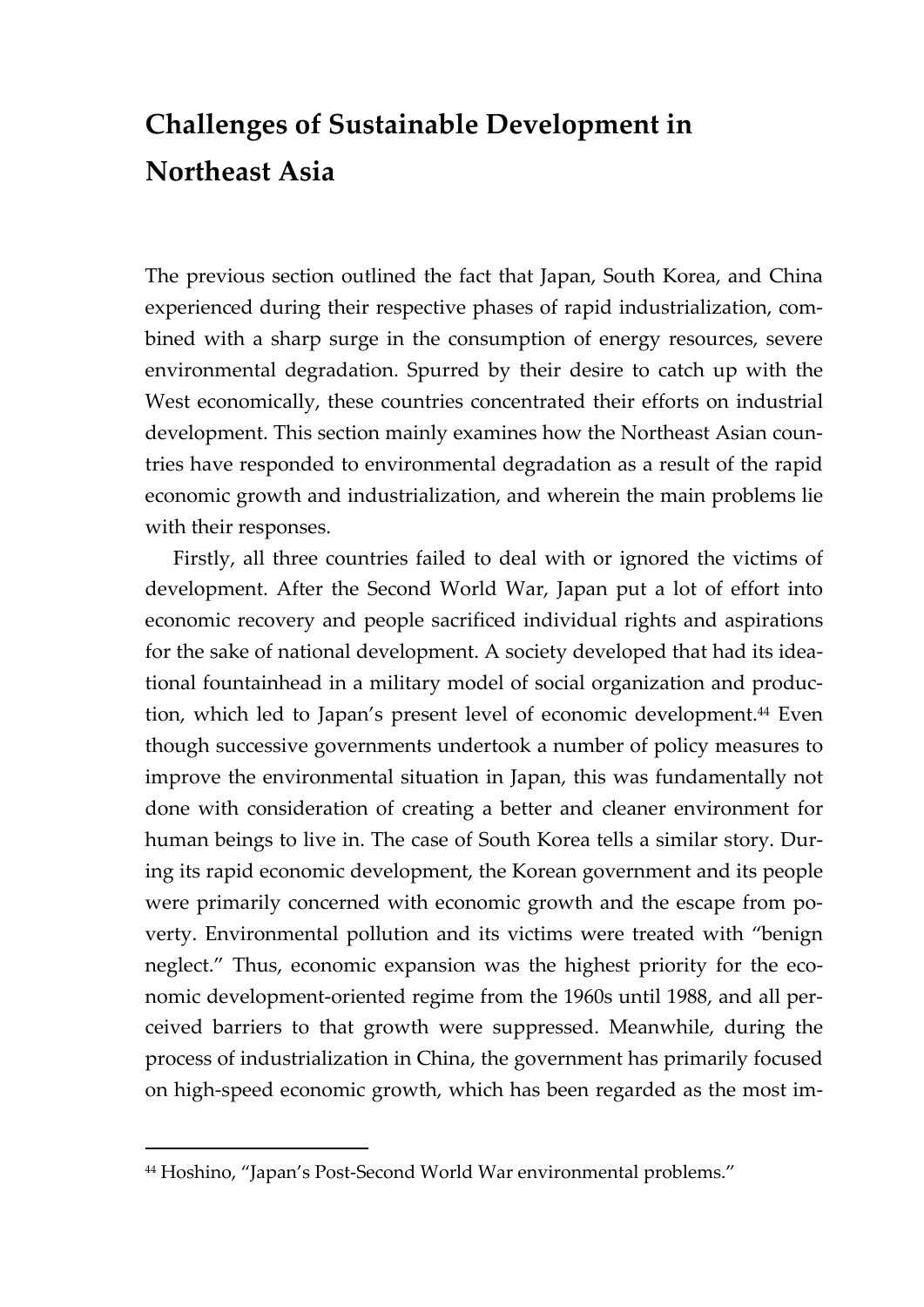portant factor for maintaining social stability and thus has been seen as more important than any other issues. For this reason, a huge number of people are still suffering from the effects of serious pollution with a lack of government action taken against it. Overall, there has been a strong tendency to disregard ethical considerations in relation to individual rights during the economic growth of the Northeast Asian countries, instead focusing on national development rather than the improvement of conditions for human beings.

 Secondly, during most of the periods of high-speed economic growth in the three countries, governments and people have believed that technological development will solve most of the problems. Hence, the implementation of environmental policies concentrated mainly on the improvement of clean technology. In particular, the Japanese environmental policy has traditionally focused on industrial-related issues and has been both business and technology driven.45 As a result, Japan has become the world's leading country in the field of energy technology, in particular energy efficiency. This has been coupled with a Japanese energy policy that has aimed at lessening dependence on energy imports by improving energy technology. Nevertheless, the Japanese approach to environmental management has been criticized by environmentalists in that other "green" issues such as species and habitat conservation have not been priorities.<sup>46</sup>

 Obsessed with rapid economic development, the South Korean government has similarly exhibited a lack of concern for the conservation of natural ecosystems. In general, responding to its environmental problems, South Korea has put a lot of effort into boosting investments in energy conservation to reduce its CO<sub>2</sub> emissions. In July 2008, the South Korean government decided to boost investment in energy efficiency and renewable energy. The Ministry of Knowledge and Economy announced that the country would spend 194.4 billion won (US\$193 million) on technologies and

<sup>45</sup> Elin Vinger, *Japanese Environmental Policy and Approach to Environmental Technology* (Östersund: Swedish Institute for Growth Policy Studies, 2008), p. 19. 46 Ibid, p. 7.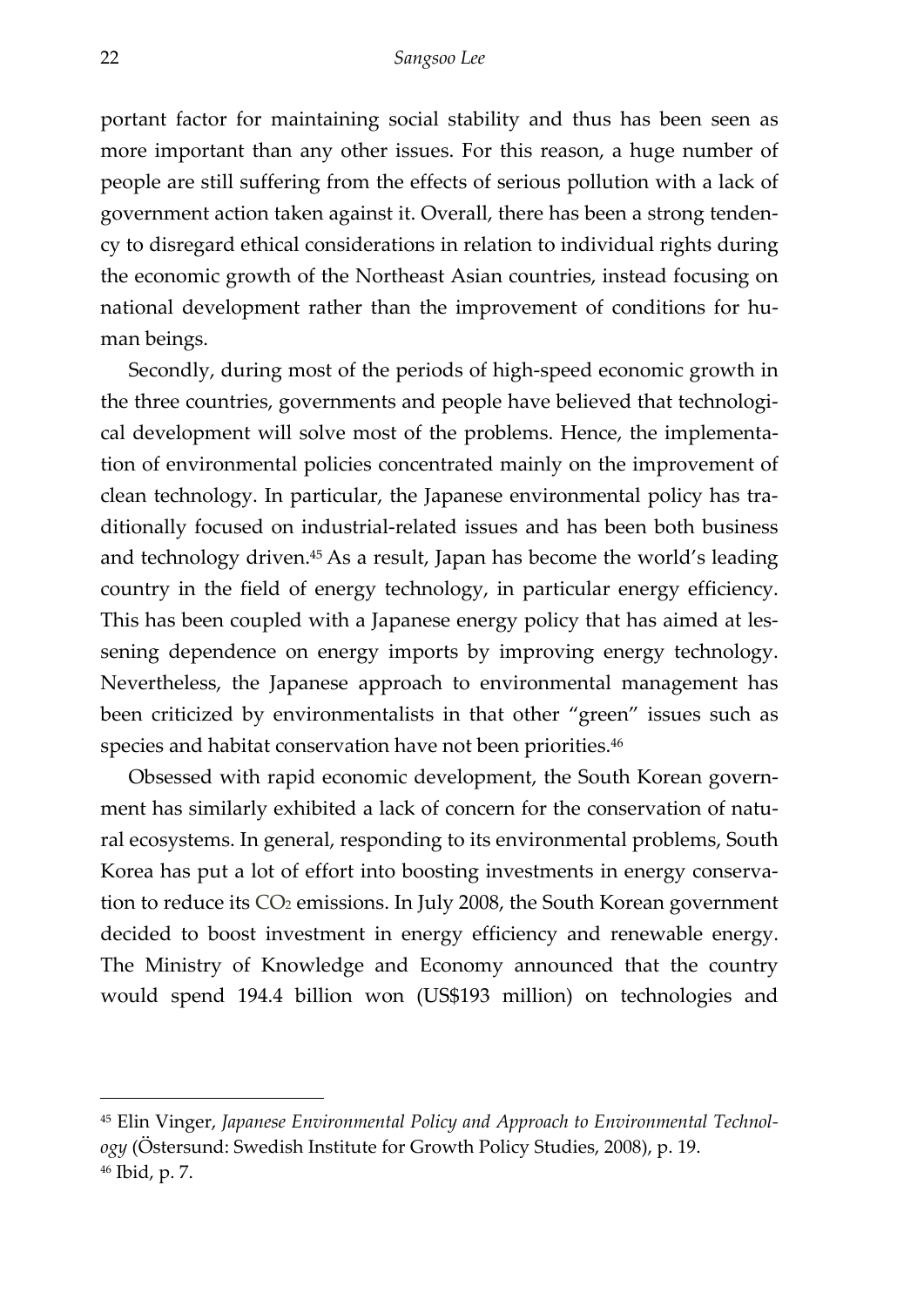projects, including solar, wind, and bio-fuels.47 In August 2008, President Lee Myong-bak declared "low carbon, green growth" as Korea's new growth strategy.48 The government has begun to put money into renewable energy sectors to create a favorable environment for businesses and to boost the domestic market to create more jobs.

 In most of China's efforts to solve its environmental problems, meanwhile, there are clear similarities with Japan's and South Korea's experiences in terms of the focus on energy. During the tenth Five-Year Plan period (2001–05), the Chinese government invested more than 2.5 billion Yuan in scientific and technological research dealing with climate change through national science and technology plans.<sup>49</sup> Similarly, it has accorded high priority to the issue of energy and air pollution during the eleventh Five-Year Plan (2006–10). Total emissions will be reduced by 10 per cent and energy efficiency will be raised by 20 per cent.<sup>50</sup> Notwithstanding this, China has failed to adequately safeguard its natural environment from pollution and implement other necessary conservation measures, with the result that many ecosystems and habitats have been damaged if not lost altogether.

 A third aspect in which environmental policies have been found wanting lies in the fact that many people and governments in Northeast Asia have pursued material gain devoid of environmental ethics since industrialization. When it comes to contemporary urban lifestyles in Northeast Asia, daily life revolves around the consumption of large quantities of materials and energy. For instance, the Japanese population's desire for convenient 24

<sup>47</sup> Ucilia Wang, "South Korea Boosts Renewable-Energy Investments by 60%," *Greentechmedia,* July 28, 2008*,* http://www.greentechmedia.com/articles/southkorea-to-boost-renewable-energy-investments-by-60-1191.html (accessed May 5, 2009).

<sup>&</sup>lt;sup>48</sup> "Lee Touts Vision of Green Growth Korea Herald," August 16, 2008, http://www.fuelcellenergy.com/files/08-16-08%20Korea%20Herald%20on%20Gree n%20Program.pdf (accessed May 5, 2009).

<sup>49</sup> *White Paper: China's Policies and Actions for Addressing Climate Change*, October 2008, http://www.china.org.cn/government/whitepaper/2008-10/29/content166825 98.htm (accessed May 8, 2009).

<sup>50</sup> Shi Jiangtao, "Official Denies Plan to Divert Water from Parched Provinces," *South China Morning Post*, July 26, 2008.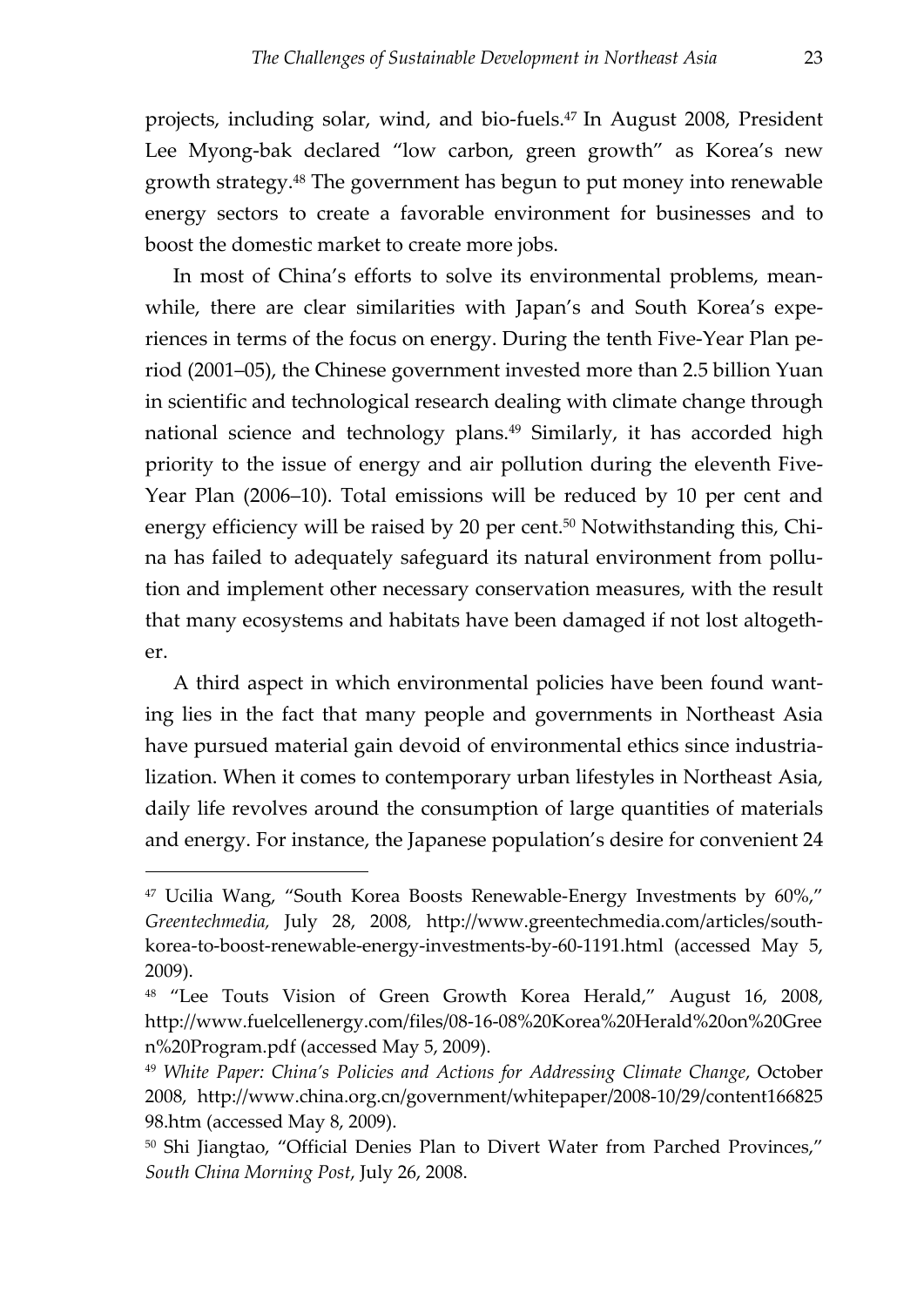hour-a-day shopping has resulted in a high level of vending machine use; there are approximately 2.5 million vending machines in Japan.51 Making lifestyles more sustainable is a challenge in Northeast Asia, which will entail new patterns of human and institutional behavior. What will happen to the environment is determined not only by environmental policies, but also by how people relate to the natural environment and the economic rationality of environment-friendly behavior. Thus, it is necessary to implement a change in lifestyles. In particular, changing unsustainable consumption and production patterns are vital in order to promote sustainable lifestyles in Northeast Asia. The populations of Northeast Asia should be clearer about what kind of prosperity they want – a healthy lifestyle with modest resources, or polluted surroundings with more material wealth.<sup>52</sup>

 Additionally, traditional national approaches are no longer viable as the cross-border effects of various types of pollution must be addressed by collective action. Indeed, transboundary pollution is becoming an increasingly common phenomenon in Northeast Asia. For example, acid rain affects more than 30 per cent of Chinese territory and also reaches as far as the Korean Peninsula and Japan, especially during winter when strong northwesterly winds blow over the region.<sup>53</sup> At the same time, sand storms caused by industrial pollution in China are blown to South Korea and Japan causing hazardous air pollution. These alarming trends mean that it does not suffice to approach the issue of sustainable societies at a national level since many environmental problems cross national boundaries. In recent years, understanding between China, Japan, and South Korea on this fact has witnessed progress. A number of cooperative programs, plans, and forums have been advocated and extended through multiple channels such as the Northeast Asian Conference on Environmental Cooperation (NEAC), the North-East Asia Sub-regional Programme for Environment Cooperation

<sup>51</sup> Government of Japan, Environment Agency, *Quality of Environment in Japan 1994,* Chapter 1. "In Search of Environmentally Friendly Lifestyles" (Tokyo: Environment Agency, 1994).

<sup>52</sup> United Nations Environment Programme *(*UNEP), Regional Resource Centre for Asia and the Pacific, *Environmental Indicators Northeast Asia.* 

<sup>53</sup> Li, "Energy and Environmental Problems behind China's High Economic Growth," p. 3.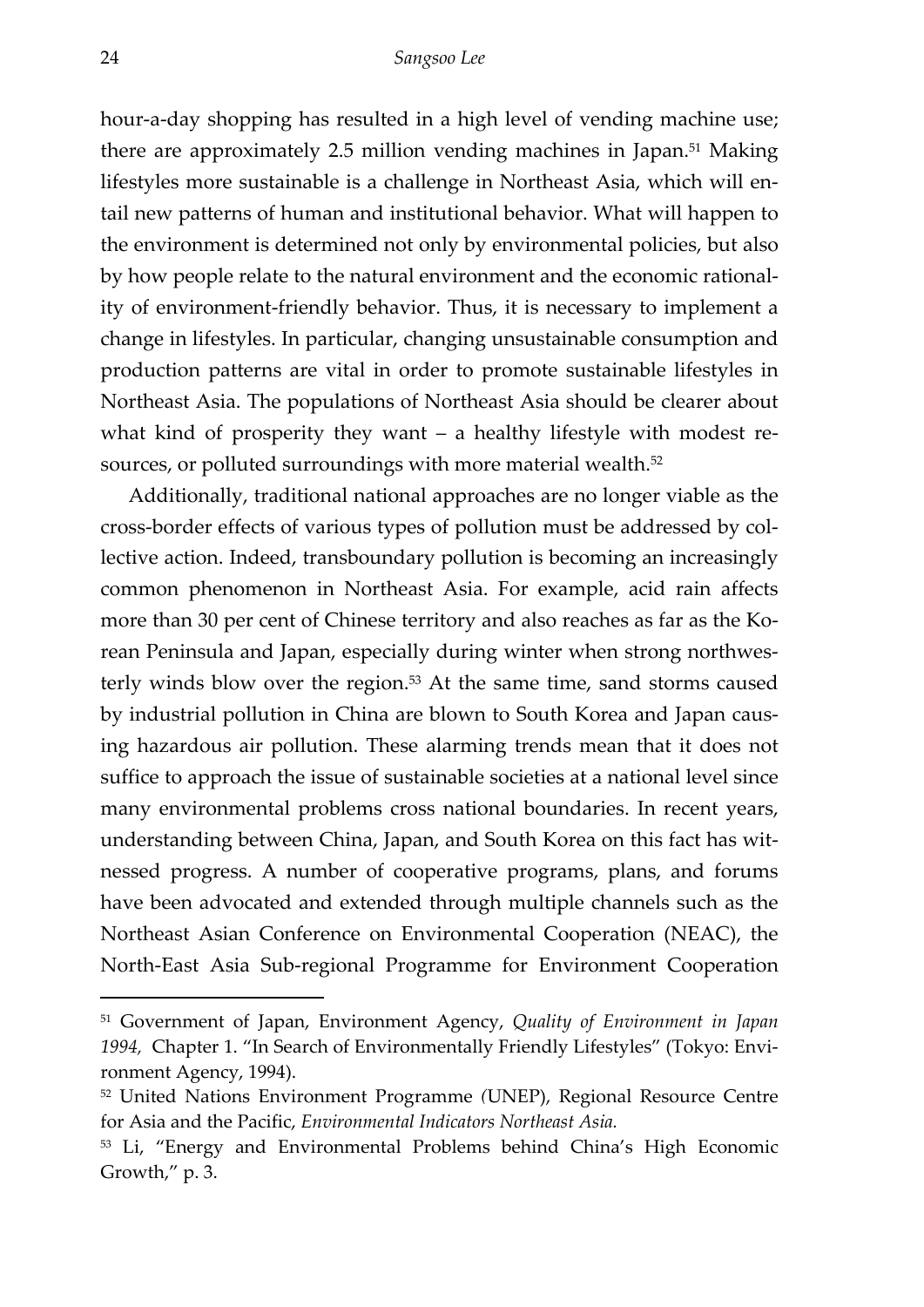(NEASPEC), the Tripartite Environment Ministers Meeting (TEMM), the Acid Deposition Monitoring Network in East Asia (EANET), and Management and Development of the Marine and Coastal Environment of the Northwest Pacific Region (NOWPAP). Nevertheless, environmental cooperation within the region has been hampered by a lack of effectiveness; environmental institutions are often regarded as weaker than institutions in other regions. Therefore, not only is there a lack of legally binding regulations in regard to the environment, but there is also a dearth of leadership and practical action on the parts of the Northeast Asian governments.

 In many respects, there are similarities among China, Japan, and South Korea in dealing with environmental problems. The challenge for them is to find ways to ensure that the old paradigm of environmental management is transformed into a more integrated approach that enables policy to support and reinforce sustainable development. They are, in fact, interconnected as one country alone cannot achieve a satisfactory level of environmental protection. In order to comprehensively tackle environmental problems, environmental technologies alone do not suffice; they only form a part of the solution. People's views and behavior in relation to the environment and approaches to nature conservation are also important. In addition to this, Northeast Asia must adopt mechanisms of regional and global cooperation. Thus, a combination of approaches is necessary to guarantee better environmental quality and sustainable economic development in the region. In short, more advanced considerations of environmental management should be adopted that advocate a harmony between humans and nature, between environmental technology and nature conservation, and between local and regional cooperation.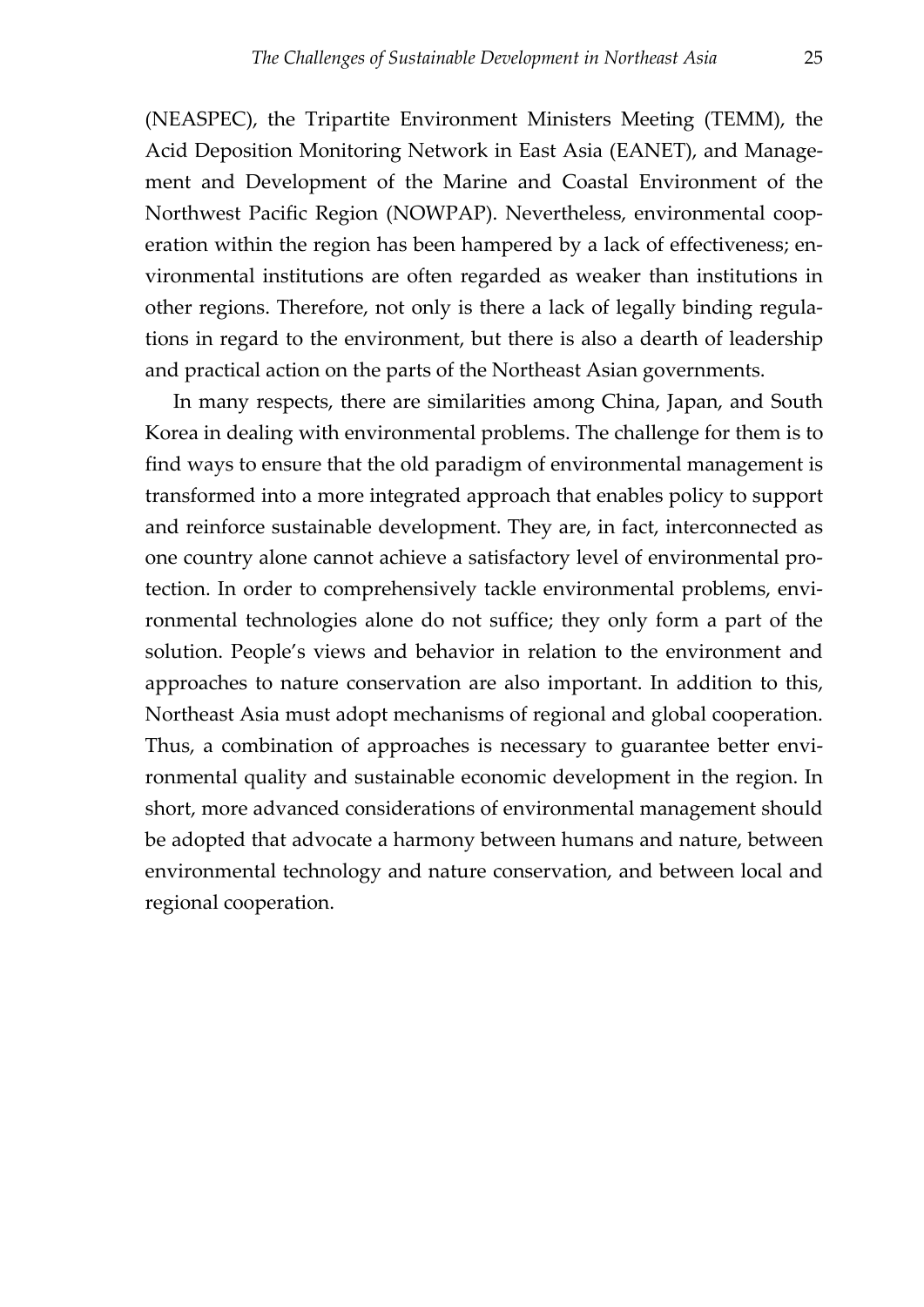# **The Nordic Experience of Sustainable Development**

The Nordic countries – Denmark, Finland, Iceland, Norway, and Sweden – are representative of a low-density area in terms of population that displays a rich and clean natural environment with vast forests, mountains, and rivers. Also, many people enjoy a lifestyle that can be termed as "close to nature" with outdoor activities being particularly popular. However, this region experienced serious environmental problems in the 1960s and 70s. In particular, the impact of acid rain and industrial pollution from other countries, mainly Britain and Russia, on the ecosystems of lakes and forests has long been a serious problem in most Nordic countries. To respond to environmental problems, an environmental protection movement became prominent in the 1960s with its aim to enhance awareness of pollution. At the same time, efforts were made to reduce the amount of pollutants through various environmental conservation activities. Moreover, the Nordic countries have dealt with common environmental problems such as acid rain through dialogue and cooperation among governments in improving regional environmental activities. These approaches to environmental management seem to have made these countries successful compared with many other countries.

 More specifically, Nordic countries have made great progress over the past four decades in three dimensions of environmental management. Firstly, Nordic countries recognized much earlier than others the importance of sustainable development in achieving harmony between people and the natural environment. Nature conservation has thus traditionally been an important component in this process: forests, coasts, watercourses, and ground water are all important preconditions for human life and sustainable development. In most of the Nordic countries (or at least some of them), forests are an important natural resource, which has a considerable impact on biodiversity and environmental control since forests cover 70–80 per cent of the total land area. Forests are also of great importance for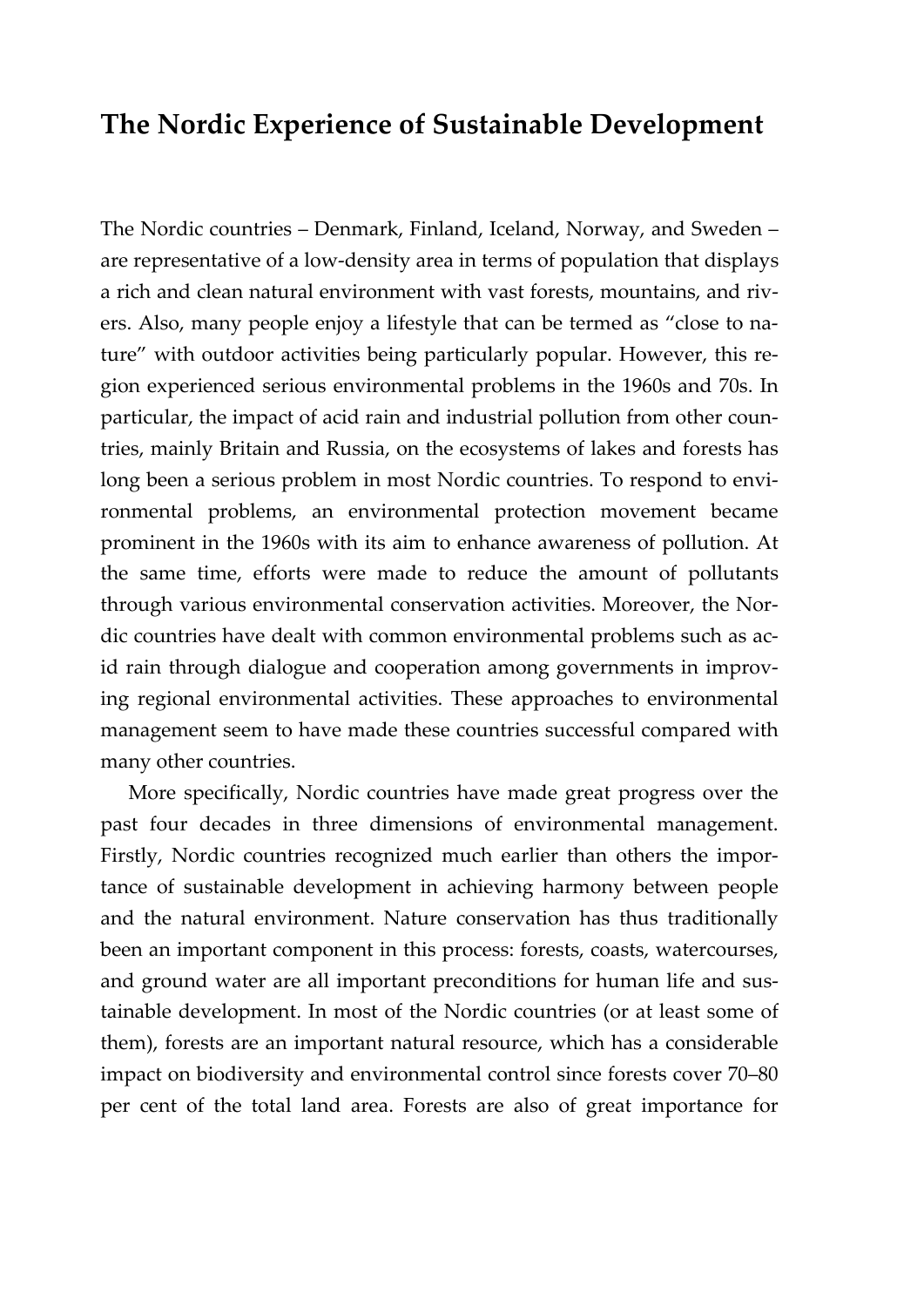recreation and outdoor activities, and for people's wellbeing.54 Efforts have been made recently to strengthen and increase the protection of forests. For example, today about 3.6 per cent of productive forest land in Sweden is protected as national parks, nature reserves, or habitat protection areas.55 The Nordic countries have a strong record in the establishment of national and urban parks. Indeed, Sweden has the distinction of having created Europe's first set of national parks in 1909. Sweden has so far established a network of 29 national parks, and it is to be expanded by up to a further twelve parks over the next decade. Moreover, Stockholm has the world's first and most extensive city park; Finland has a high number of city parks by world standards; and Greenland has the largest national park in the world.<sup>56</sup> In addition, Sweden, Denmark, and Finland have been deeply involved in projects of environmental protection within the EU framework. Natura 2000 is one such EU project for the protection of environments deemed of value to nature conservation. In Sweden almost 4,000 areas have been selected for the Natura 2000 network.57

 In addition to this, there has been a rise of environment-friendly lifestyles within the Nordic countries. Most of them have created an efficient and profitable system for saving the environment through large-scale recycling. In particular, Sweden has an outstanding recycling system, with local recycling places, refundable deposit machines for PET bottles and aluminum cans at the supermarket, and pick-ups of papers in every residential area and most apartment buildings. For example, Sweden has managed to

<sup>54</sup> Nordic Council of Ministers, *Sustainable Development: New Bearings for the Nordic Countries,* rev. ed. with goals and initiatives for 2005-2008. Tema Nord 2004:568 (Copenhagen: Nordic Council of Ministers, 2004), p. 127.

<sup>55</sup> Government Offices of Sweden, Ministry of the Environment, "Nature conservation and biological diversity," May 13, 2004, http://www.regeringen.se/sb/ d/3879 (accessed June 3, 2009).

<sup>56</sup> Nordic Wellbeing, "Outdoor Life, "http://www.nordicwellbeing.com/web /outdoor/more\_outdoors/awalk\_inthe\_park.php (accessed June 5, 2009).

<sup>57</sup> Government Offices of Sweden, Ministry of the Environment, "Nature conservation and biological diversity."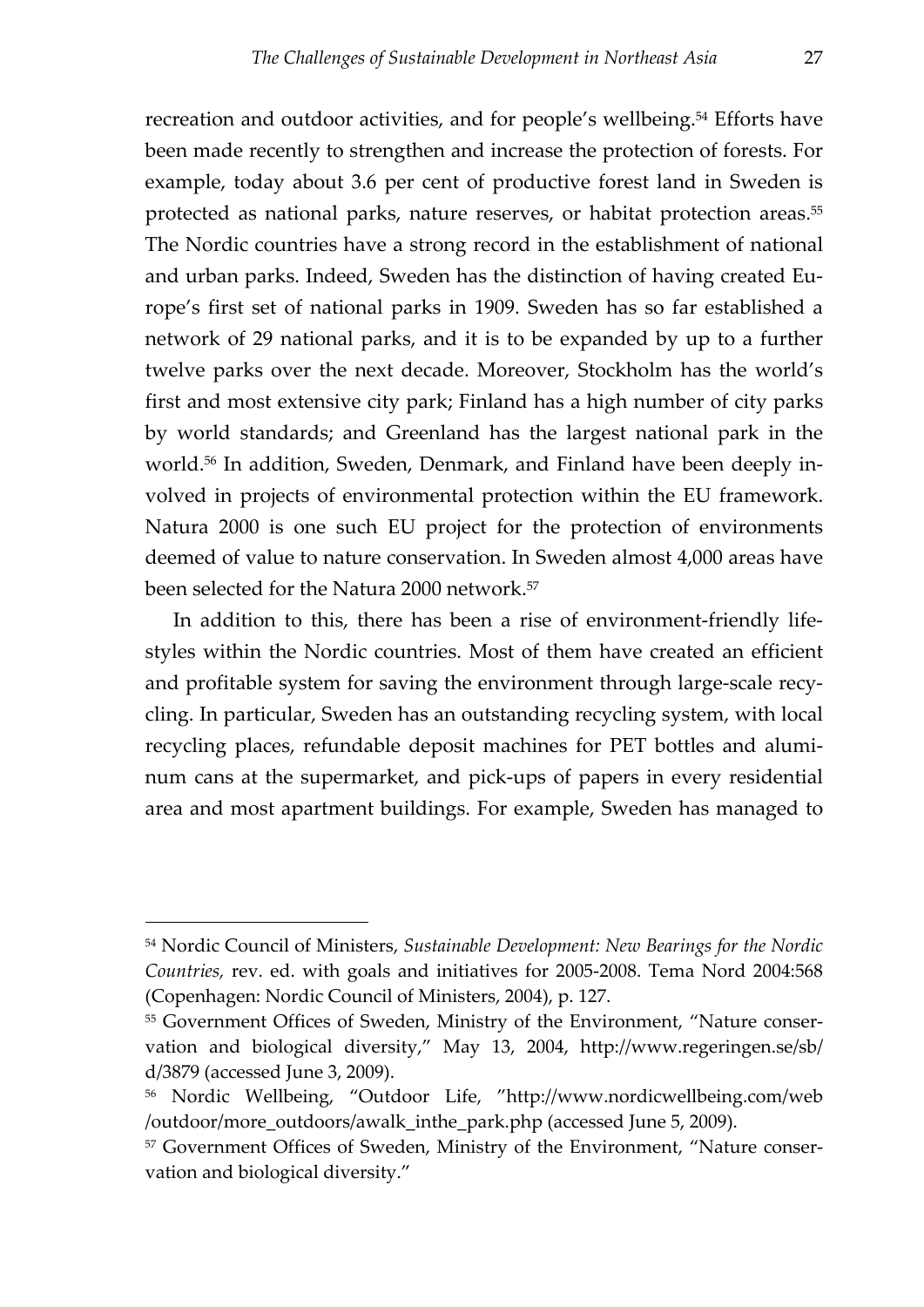attain plastic bottle recycling rates of around 80 percent.58 In addition to this, the Nordic lifestyle (although it can be argued in the past, before urbanization, people depended to an even greater extent on nature) can generally be said to be closely linked to nature, playing an important part in people's lives. For instance, many people have summer houses outside of the cities. During weekends or vacations, it is common to get away from the cities to these summer houses and to spend time in natural surroundings. Recently, furthermore, the concept of eco-villages has gained popularity, albeit it their establishment is limited to certain areas. Today, it is estimated that there are 24 eco-villages in the Nordic countries.59 The concept of ecovillages means alternative small-scale communities, in which people live in close accordance with clean nature and environmental efficiency. The main principle is to build houses as environmentally friendly as possible, using renewable energy whenever feasible, recycling garbage, and bringing human waste back to nature.<sup>60</sup>

 Secondly, Nordic countries are world leaders in the field of renewable energy and energy efficiency. CO<sub>2</sub> emissions from 1990 to 2005 could have been as much as 30–50 per cent higher without the penetration of renewables in the energy system and the improvement of energy efficiency.<sup>61</sup> All Nordic countries are currently aiming for greater reductions in greenhouse gas emissions through renewable energy. Hydropower is the most important renewable source of electricity. More than 50 per cent of electricity is produced by means of hydropower.<sup>62</sup> Meanwhile, the generation of wind power accounted for 3087 MW in Denmark, 554 MW in Sweden, 85

<sup>58&</sup>quot;All about: Recycling plastics," *CNN News*, April 7, 2008, http://edition.cnn.com/ 2008/WORLD/asiapcf/04/06/eco.plastics/index.html (accessed September 17, 2009). 59 Global Eco-village Network-Europe, Search Eco-villages, http://www.geneurope.org/addresses/EVindex.html (accessed June 5, 2009).

<sup>60</sup> Emil Sergel, "Close to Nature," *Nordic Reach*, http://www.nordicreach.com/ its\_about/architecture/182/ (accessed June 5, 2009).

<sup>61</sup> Nordic Council of Ministers, *The Impact of Renewables and Energy Efficiency on Greenhouse Gas Emissions,* Tema Nord 2007:558 (Copenhagen: Nordic Council of Ministers, 2007), p. 9.

<sup>62</sup> Jes Fenger, ed., *Impacts of Climate Change on Renewable Energy Sources: Their Role in the Nordic Energy System,* Nord 2007:003 (Copenhagen: Nordic Council of Ministers, 2007), p. 74.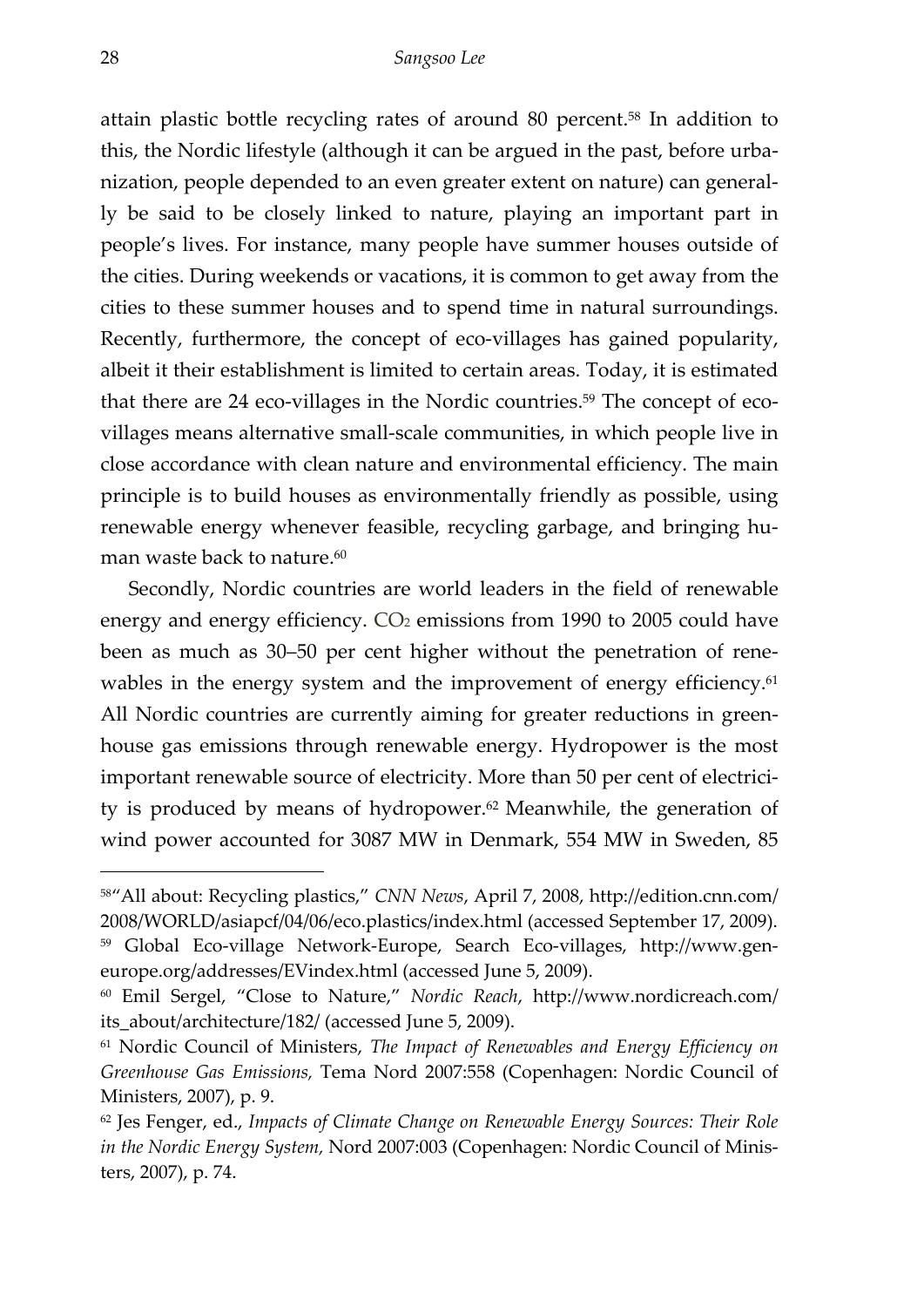MW in Finland, and 225 MW in Norway at the end of 2005.<sup>63</sup> Denmark has in fact for decades had a strong focus on supporting and promoting wind energy. Moreover, the generation of wind power is also expected to grow significantly in other Nordic countries. In addition to hydropower energy and wind energy, in Sweden the most widely used renewable energy is biomass energy from logging waste, straw, and wood – and also geothermal energy extracted from underground heat. As for bio-fuel energy, the total amount of energy produced with bio-fuels in the Nordic and Baltic countries is currently 900 PJ64 per year, which accounts for about 20 per cent of total gross domestic energy consumption.<sup>65</sup> On the other hand, measured in terms of energy intensity of the economy, energy efficiency overall has improved in the Nordic countries. The energy intensity of economies, measured in relation to GDP, has declined since 1990.<sup>66</sup> This means that the economies have become more energy efficient, although the improvements cannot necessarily be attributed to energy conservation. At the same time, a mandatory carbon dioxide emissions tax contributed to the improvement of energy efficiency in most Nordic countries. In the case of Denmark, the level of taxation depends on the purpose of the energy use, the type of energy used, and whether an agreement exists between the company and the Energy Agency.

 Meanwhile, the electricity markets in the Nordic countries have undergone major changes since the middle of the 1990s. The liberalization process in the middle of the 1990s was followed by an integration of the Nordic markets. Today, the Nordic countries have a common wholesale electricity market.67 The objectives are to open up national markets for electricity to wide competition, to provide more opportunities for cross-border trade in

<sup>63</sup> Ibid., p. 105.

 $64$  One petajoule (PJ) (1 PJ = 1 X 10 15 joules).

<sup>65</sup> Fenger, ed., *Impacts of Climate Change on Renewable Energy Sources,* p. 136.

<sup>66</sup> Nordic Council of Ministers, *The Impact of Renewable and Energy Efficiency on Greenhouse Gas Emissions,* pp. 61-62.

<sup>67</sup> Nordic Energy Regulator (Nord REG), "The Development on the Nordic Electricity Market," https://www.nordicenergyregulators.org/The-Development-onthe-Nordic-Electricity-Market/ (accessed September 15, 2009)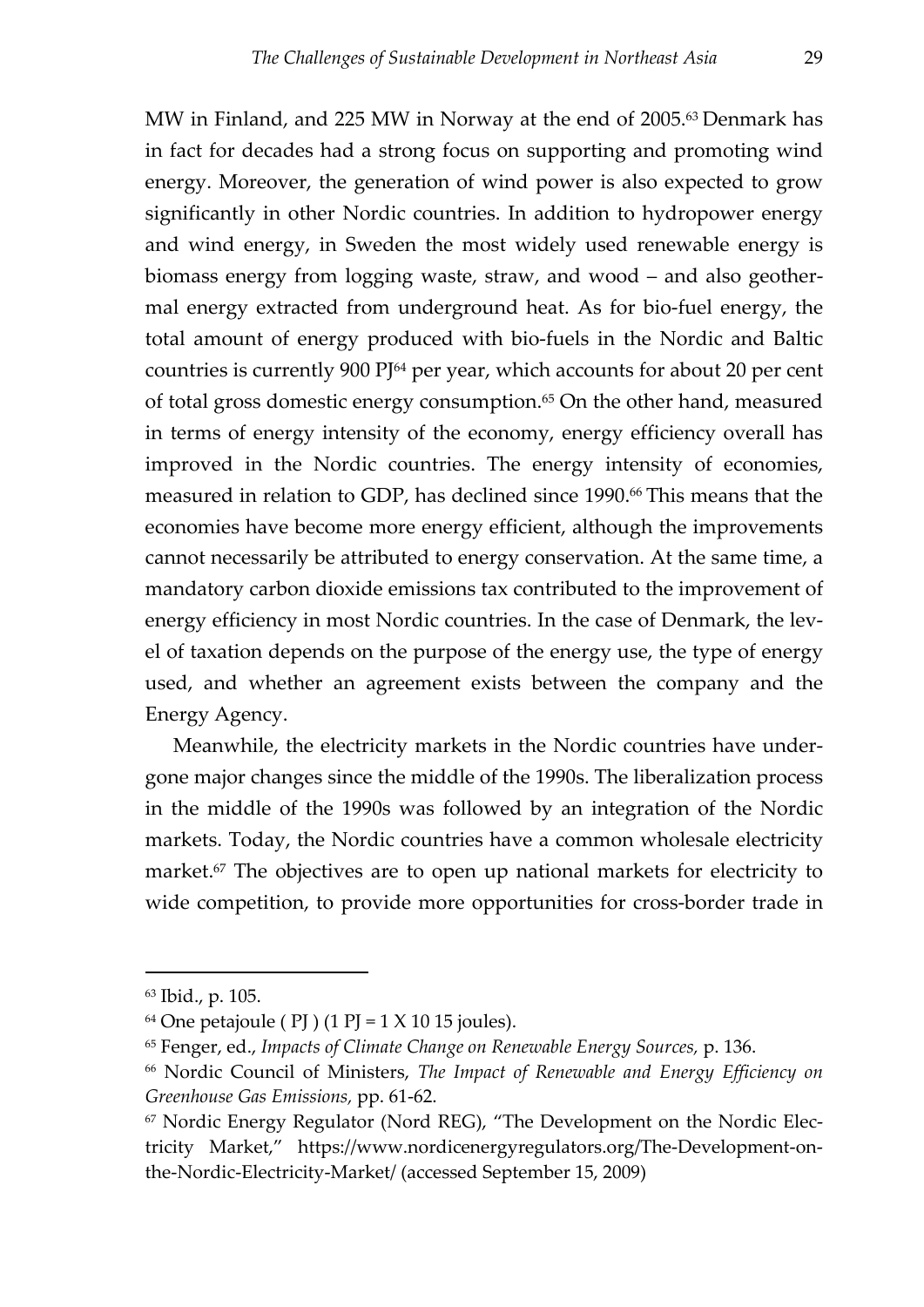energy services, and to provide more choice for consumers.<sup>68</sup> Another ambition of the establishment of an energy market in terms of renewable energy, in particular the Nordic countries, lies in harnessing, for instance, Sweden's bio potential and Norway's hydro potential, as both are large and available at rather low cost. In thus doing, these countries are trying to adopt a new system through the trade of electricity produced by the potential renewable sources of each country.

 Thirdly, the Nordic countries have acknowledged that sustainable development cannot be achieved by one country in isolation. Their aim, therefore, is to complement their national strategies with a common regional strategy for sustainable development.<sup>69</sup> For more effective cooperation, they are using the same methods to monitor pollution, and have established many institutions and organizations in the areas of climate change, air pollution, energy efficiency, and common energy markets. The Nordic Council, for example, which was established in 1952, is a forum for intergovernmental cooperation between the Nordic countries. The five Nordic countries all signed the Geneva Convention on Long-range Transboundary Air Pollution (CLRTAP) in 1979.70 Since then, the convention has been extended by eight protocols specifying measures to cut emissions of air pollutants. For the Nordic countries it is also important to focus on maritime regional cooperation, especially related to the ecosystem of the Baltic Sea. The Convention on the Protection of the Marine Environment of the Baltic Sea Area, known as the Helsinki Convention, was signed in 1974 by the then seven Baltic coastal states, and the second convention was signed in 1992 by all the states bordering on the Baltic Sea and the European Community.71 Through the Convention, the Baltic Sea States established the Baltic Marine

<sup>68</sup> Brigid Gavin and Sangsoo Lee, "Regional Energy Cooperation: Lessons from European Experience," *Asia-Europe Journal,* Vol. 5, No. 3 (September 2007), p. 11.

<sup>69</sup> Nordic Council of Ministers, *Sustainable Development: New Bearings for the Nordic Countries,* pp. 7-11.

<sup>70</sup> Anders Brandth Pedersen, et al., *Nordic perspectives on the Gothenburg Protocol to Abate Acidification, Eutrophication and Ground-level Ozone,* Tema Nord 2008:572 *(Copenhagen:* Nordic Council of Ministers, 2008), pp. 15-17.

<sup>71</sup> Helsinki Commission, "About HELCOM," http://www.helcom.fi/helcom/en\_ GB/aboutus/ (accessed June 5, 2009).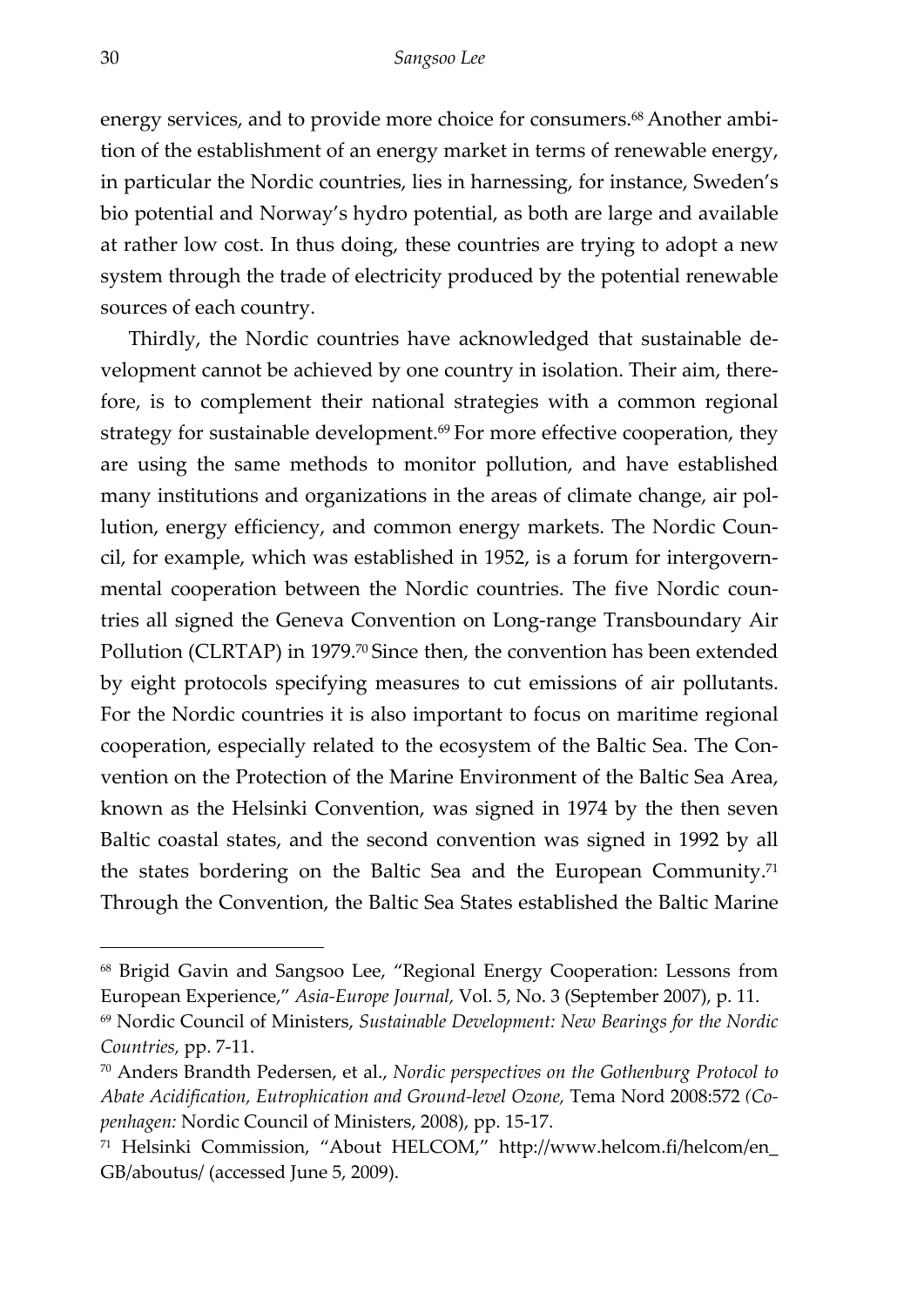Environment Protection Commission, known as the Helsinki Commission (HELCOM). Recognizing the importance of a long-term perspective, the Helsinki Commission adopted the Baltic Sea Joint Comprehensive Environmental Action Programme in 1992.72 The Baltic Sea Region Energy Cooperation (BASREC) is organized as part of the cooperation, administered by the Council of the Baltic Sea States (CBSS) and was established in 2002.73

<sup>72</sup> Ibid.

<sup>73</sup> Joanne Maher, et al., *The Europa World Year Book 2003* (London: Europa Publications, 2003), p. 180.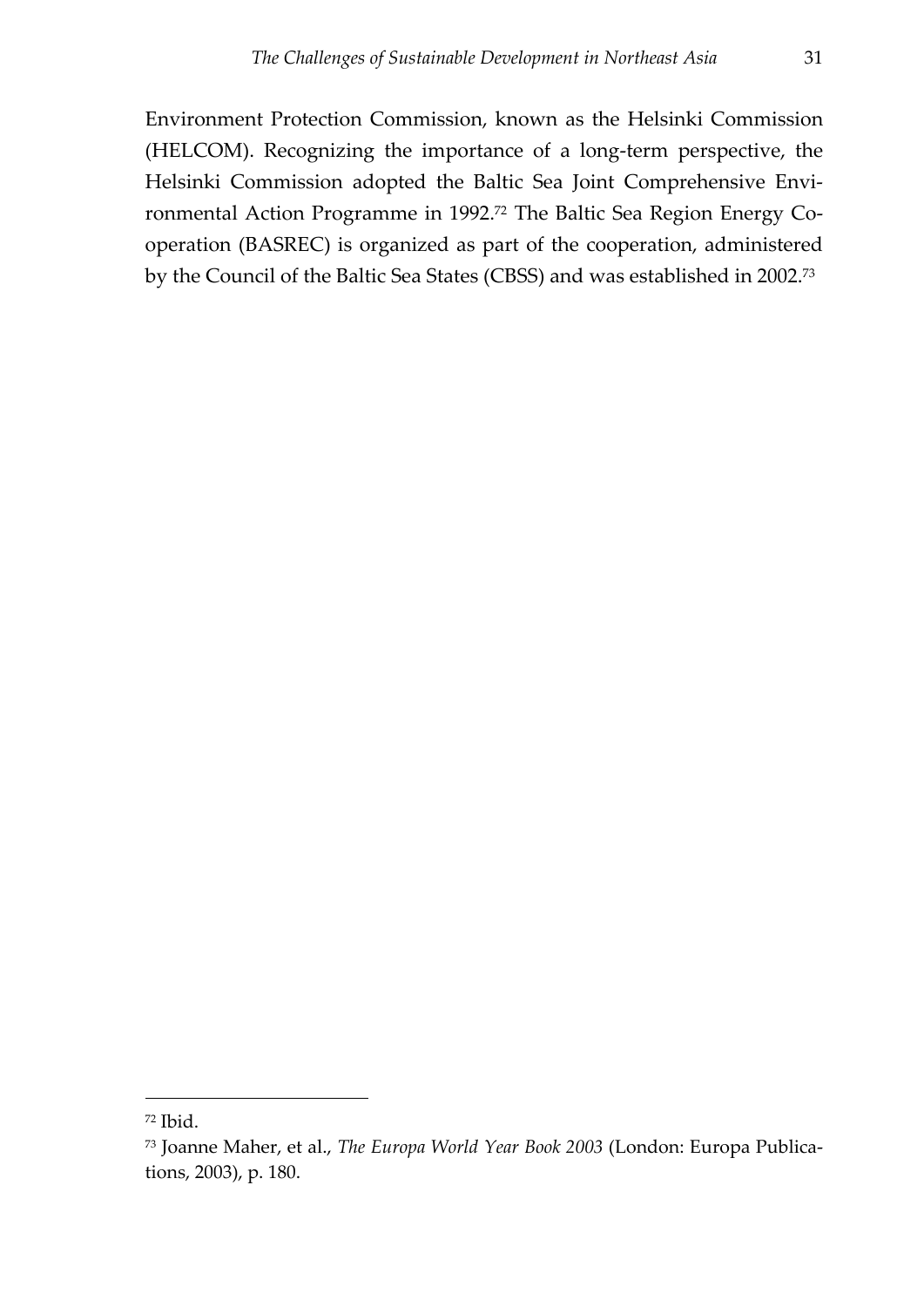# **Lessons from the Nordic Experience**

As the approach of environmental management in Northeast Asia is appreciably different from the Nordic countries in many respects, this chapter examines in what areas it could provide a model of sustainable development. It is therefore contended that it is worth studying how Nordic countries perform in achieving sustainable societies so as to derive lessons for how the Northeast Asian countries could deal with their own environmental problems.

 First of all, by comparing Northeast Asia with the Nordic countries, we can distinguish differences between the two regions in terms of the main purposes of their environmental policies. The prime objectives of environmental policy in the Nordic countries are basically to create a better environment for human beings through an attempt to reduce or prevent damage. Meanwhile, the concept of sustainable development in Northeast Asia is frequently used as a tool for economic development. Environmental policies have therefore mostly focused on the industrial sector, especially on new energy-saving technologies.

 Nevertheless, finding a good balance between humans and nature is worthy of consideration for the future of the countries of Northeast Asia, so that people have the opportunity to enjoy nature more. It is clear that people there are also increasingly seeking an affluent life in terms of a good environment and nature, in addition to improving their material wealth. In this context, there is a lesson that can be drawn from the Nordic countries about the direction of sustainable development in meeting human needs, which includes providing a clean environment for people and achieving harmony in society between humans and nature. There are many crowded, overbuilt cities with large populations in Northeast Asia, such as Tokyo, Beijing, Shanghai, and Seoul, whose citizens do not enjoy a green and clean nature. In the Swedish capital of Stockholm, meanwhile, 40 per cent of the city is considered "green" meaning that there is a high degree of accessibili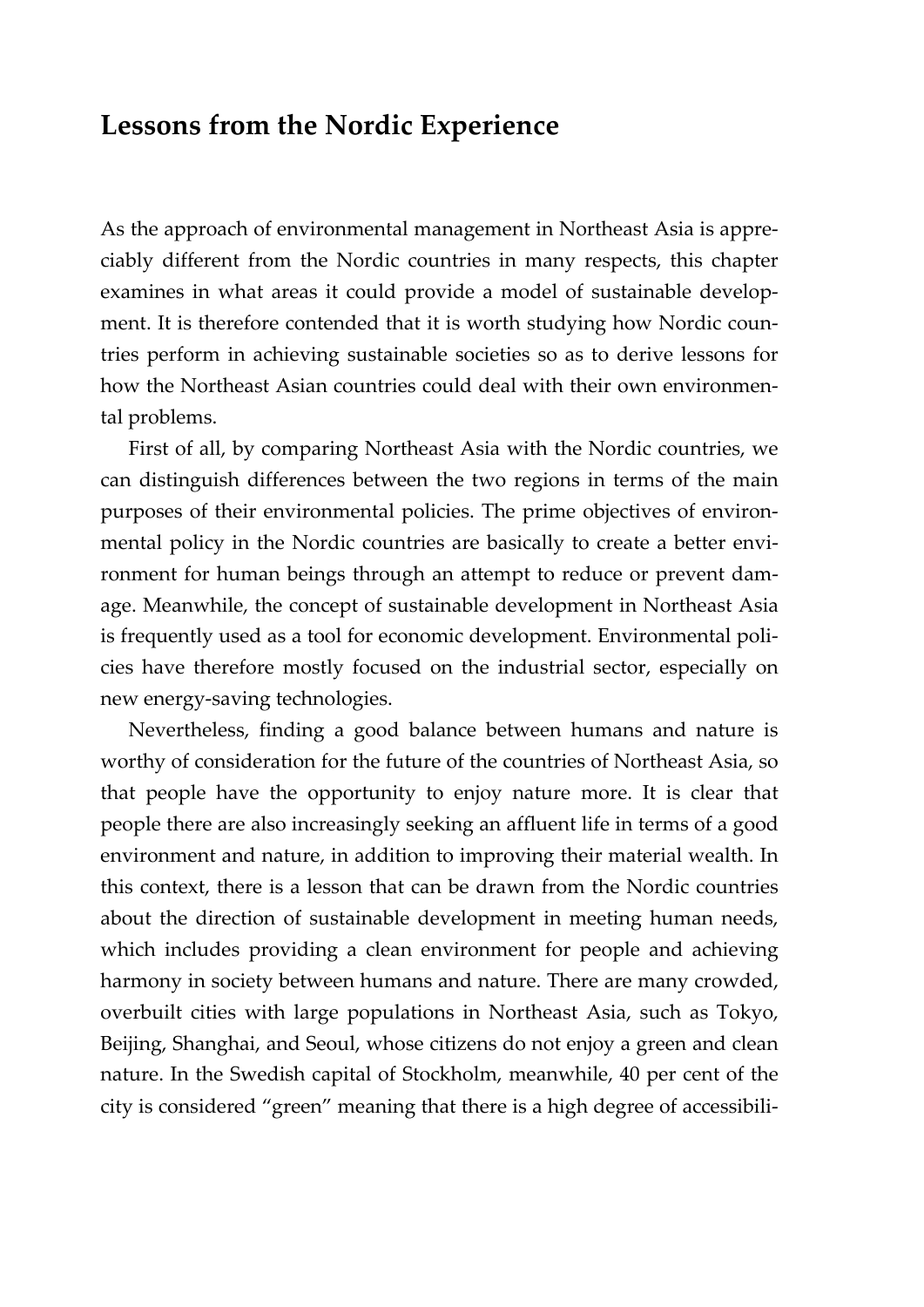ty to green areas for the city's residents,74 a model which can be of value to Northeast Asia where there is a lack of green areas in the urban environment. In this context, the establishment of many national and city parks in Northeast Asia could represent one of the best ways to preserve nature, control urban pollution, and provide space for people where they can enjoy nature.

 On the other hand, in order to ensure a development pattern that will bring about an improvement of the environment, it is essential that the Nordic idea of environmentally-friendly lifestyles becomes useful object lessons in respect to future developmental processes in Northeast Asia, where the current way of life is influenced by a material-first culture with mass consumption habits. For example, China gets through a staggering 3 billion plastic bags a day; and uses up 37 million barrels of oil a year to make them.75 In contrast, many Nordic countries have levied taxes on or prohibited the sale of materials, such as non-reusable bottles, to avoid using products that have a negative impact on the environment. Moreover, the Nordic recycling system based on a mandatory refundable deposit program contributes to source reduction. Meanwhile, in Japan, bottles, papers, and aluminum cans are distributed without a deposit system and the unrecycled materials treated in landfill sites have been a main factor of soil contamination. As an environmental aspect, therefore, a deposit system, which helps achieve a higher recycling rate, can be considered in Japan.

 Another example of the Nordic eco-village could also be a lesson in environmentally-friendly lifestyles for Northeast Asia. The eco-village is a relatively new concept and it has not yet been introduced in Northeast Asia. However, the concept of eco-villages could have the potential to reduce some of the negative social influences in Northeast Asia characterized by excessive materialism. Practically, eco-villages can also serve as a wider goal for a reduction in the use of fossil fuels and natural resources, and they may also encourage a sense of connection between humans and nature.

<sup>74 &</sup>quot;Current Outdoor Feature," *Outdoor Life*, http://www.nordicwellbeing.com/ web/outdoor/current\_feature.php (accessed June 3, 2009).

<sup>75 &</sup>quot;All about: Recycling plastics," *CNN News*, April 7, 2008, http://edition.cnn.com/ 2008/WORLD/asiapcf/04/06/eco.plastics/index.html (accessed September 17, 2009).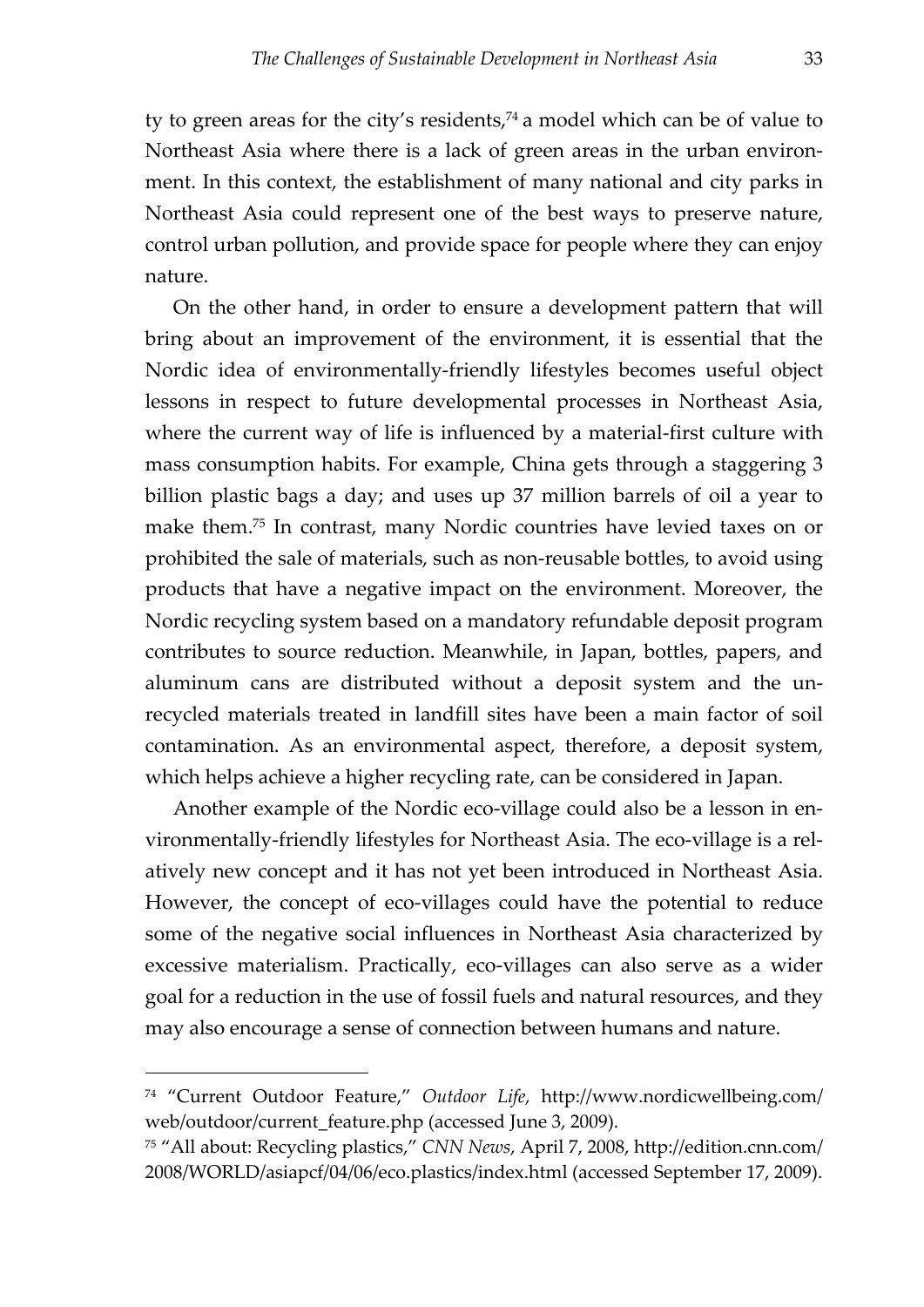Furthermore, a Northeast Asian eco-village could draw inspiration from traditional Asian cultures, which were more in tune with the environment and a sustainable lifestyle. Traditionally, in Northeast Asia, houses were usually built facing the south with mountains to the north so as to fence off cold winds and maximize the use of sunlight. In the heating system, the Korean *ondol* is a good example of energy efficiency: it warms up a house using exhaust-gas channels built under the earthen floor, which is connected to the cooking fireplace in the kitchen. Just cooking twice a day was enough to warm up the house all day long.<sup>76</sup>

 One of the most valuable lessons that Northeast Asia can learn is from the Nordic environment-friendly energy policy, such as through the promotion of renewable energy and the creation of a common renewable energy market. In the Nordic countries, investment in technology for development of renewable energy sources has contributed not only to the reduction of greenhouse gases, but also to the overall efficiency of energy in the economy. Furthermore, the Nordic countries have made significant progress toward the liberalization and integration of national renewable energy markets. This is aimed at building a more sustainable energy system by assuring the inter-connectiveness of renewable energy systems between countries within a regional framework. Although most of the governments in Northeast Asia are expanding their investments toward extending new and renewable energy systems, the latter still constitute only a small share of total energy supply with reliance on coal for power generation in China and South Korea still contributing to high levels of pollution. Yet in China, there is huge potential for renewable energy. China is one of the richest countries in terms of solar and biomass energy resources in the world. The total radiation China receives amounts to between 3340–8400 MJ/m2/year and the average value is 5852 MJ/m2/year.77

<sup>76</sup> Jung Wk Kim, "The Environmental Impact of Industrialization in East Asia and Strategies toward Sustainable Development," *Sustainability Science*, Vol. 1, No. 1 (October 2006), pp. 107-14.

<sup>77</sup> Milli-Joule per square meter per year. Korea Energy Economics Institute, "Energy Cooperation in Northeast Asia: A Study on the Potential for Advancement into the Northeast Asia New and Renewables Marke*t,"* 2005, pp. 5-6.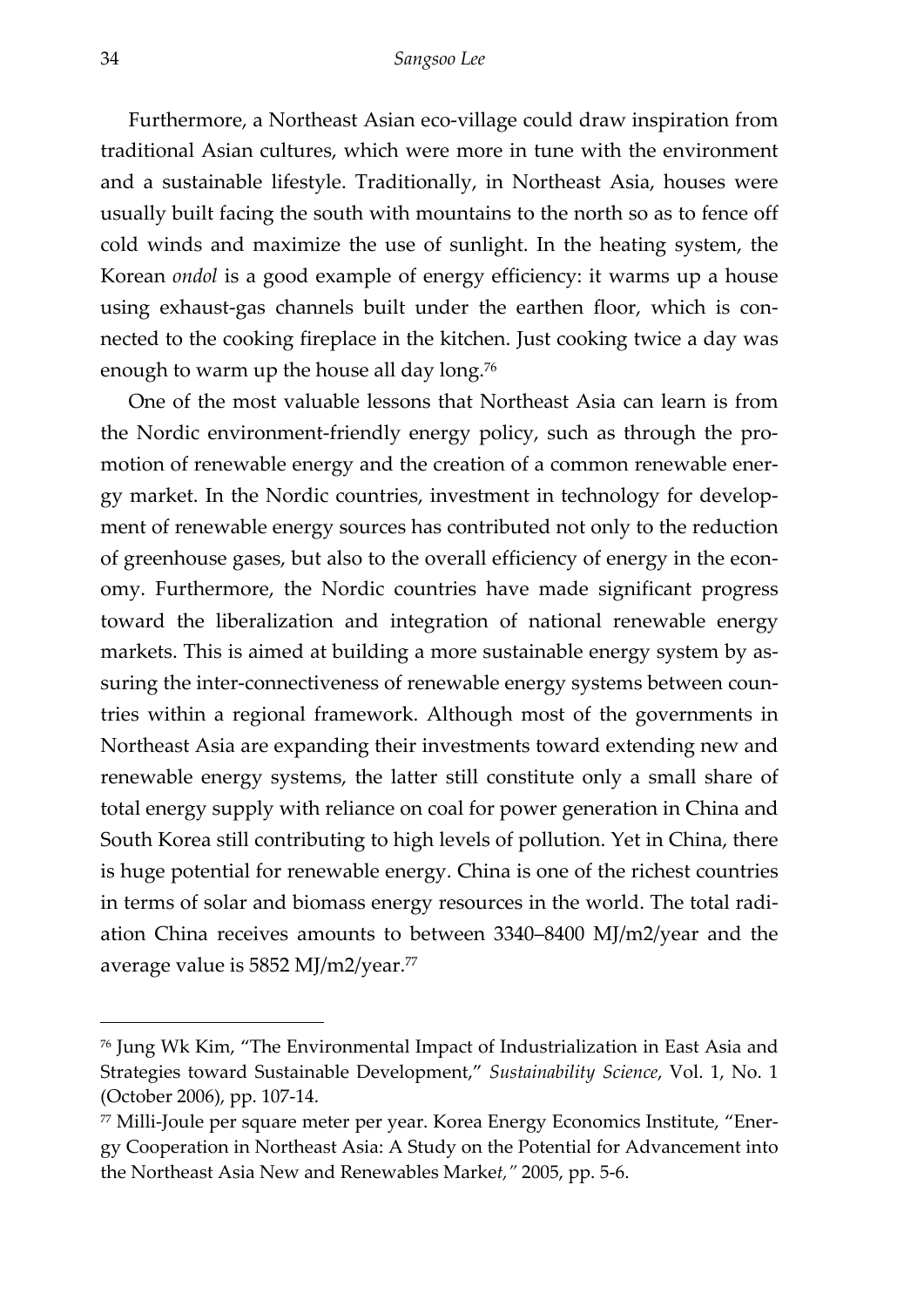However, the main problem is that renewable energy sources such as bio-fuel, wind power, and solar energy carry a higher cost than that of conventional energy sources such as oil, coal, and natural gas. This serves as a barrier that prevents the introduction of renewable energy in Chinese households. In the case of the Nordic countries, most countries have implemented a CO2 tax and compensation program at the government level for promoting renewable energies, which so far has been very successful. The governments of the Northeast Asian countries should also more actively and effectively pursue regulations that seek to contain the damages caused by fossil fuels, such as through a  $CO<sub>2</sub>$  tax. Furthermore, a common renewable energy market should also be considered in a possible future agenda for discussion between China, Japan, and South Korea, especially since the renewable energy industry in Northeast Asia is anticipated to grow rapidly in the future. Establishing a common renewable energy market in Northeast Asia would also greatly help increase the opportunities to export advanced technologies of renewable energy from Japan to China, as well as enable Japan and South Korea to enter the large Chinese energy market.

 Finally, there is another lesson that can be learned from the Nordic development of cooperative approaches among neighboring countries in environmental protection. It provides useful examples of how regional cooperation can be structured and implemented in the case of Northeast Asia. Given the problem of cross-border pollution in the region, it is necessary that Japan and South Korea both support China to reduce the use of coal resources, which contributes to excessive emission levels of dust and soot in China, and to help enlarge the range of renewable resources China consumes. However, progress has been slow in the adoption of the necessary policies and programs with regard to regional environmental cooperation in Northeast Asia.78 This is because there is a lack of strong institutional mechanisms for regional cooperation and existing institutions are still weak in their coordination of regional programs. Considering the weaknesses of en-

<sup>78</sup> Task Force for the Preparation of WSSD in Asia and the Pacific, *North-East Asia Sub-regional Report for the World Summit on Sustainable Development* (July 2001), http://www.rrcap.unep.org/wssd/documents/01NEA%20Report.pdf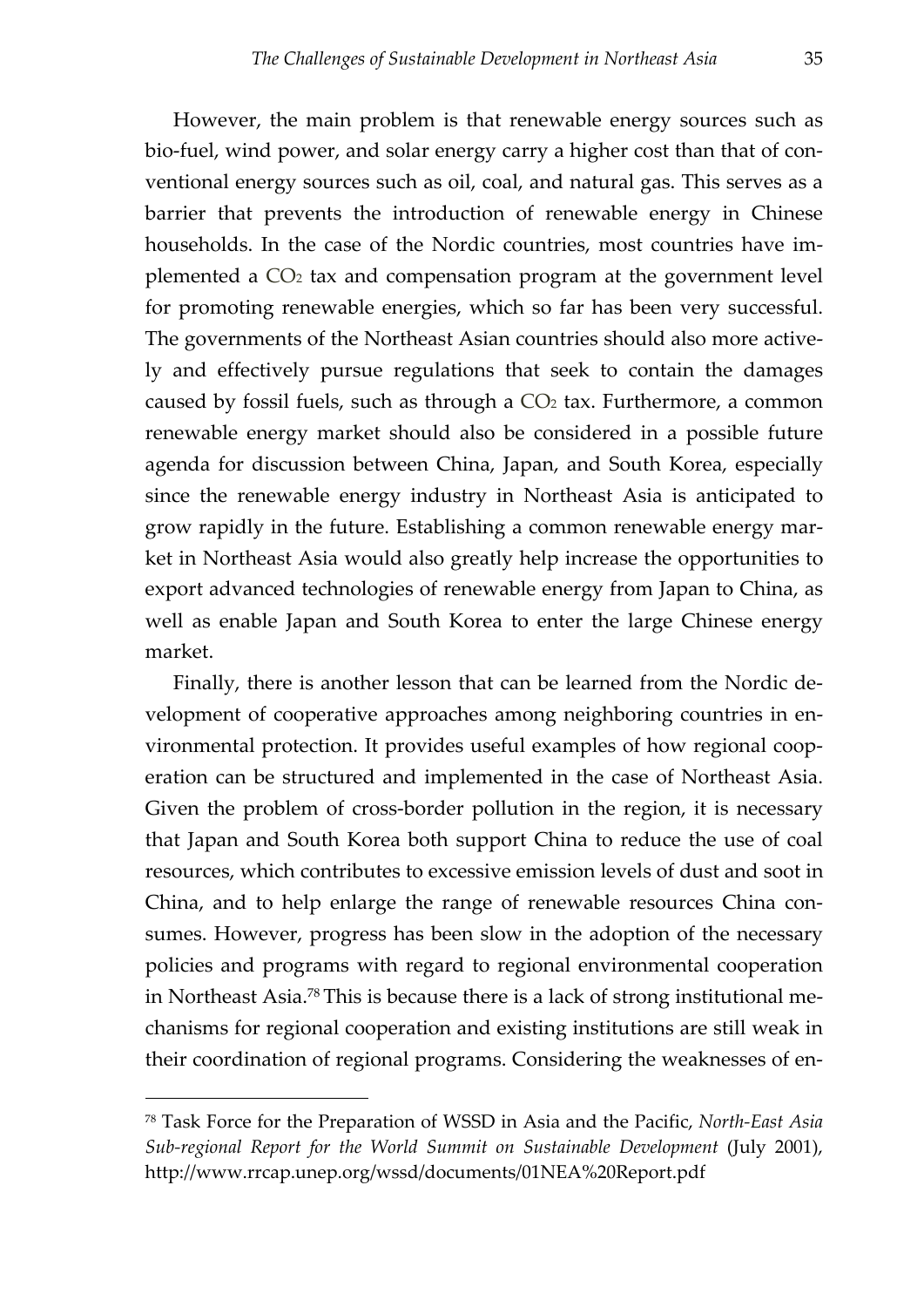vironmental cooperative mechanisms, enhancing cooperation in Northeast Asia may prove difficult. To develop a common regional strategy to protect the regional environment through a strong institution, such as the Nordic Council, the Helsinki Commission (HELCOM) and the Council of the Baltic Sea States (CBSS), will nevertheless be a crucial factor for success.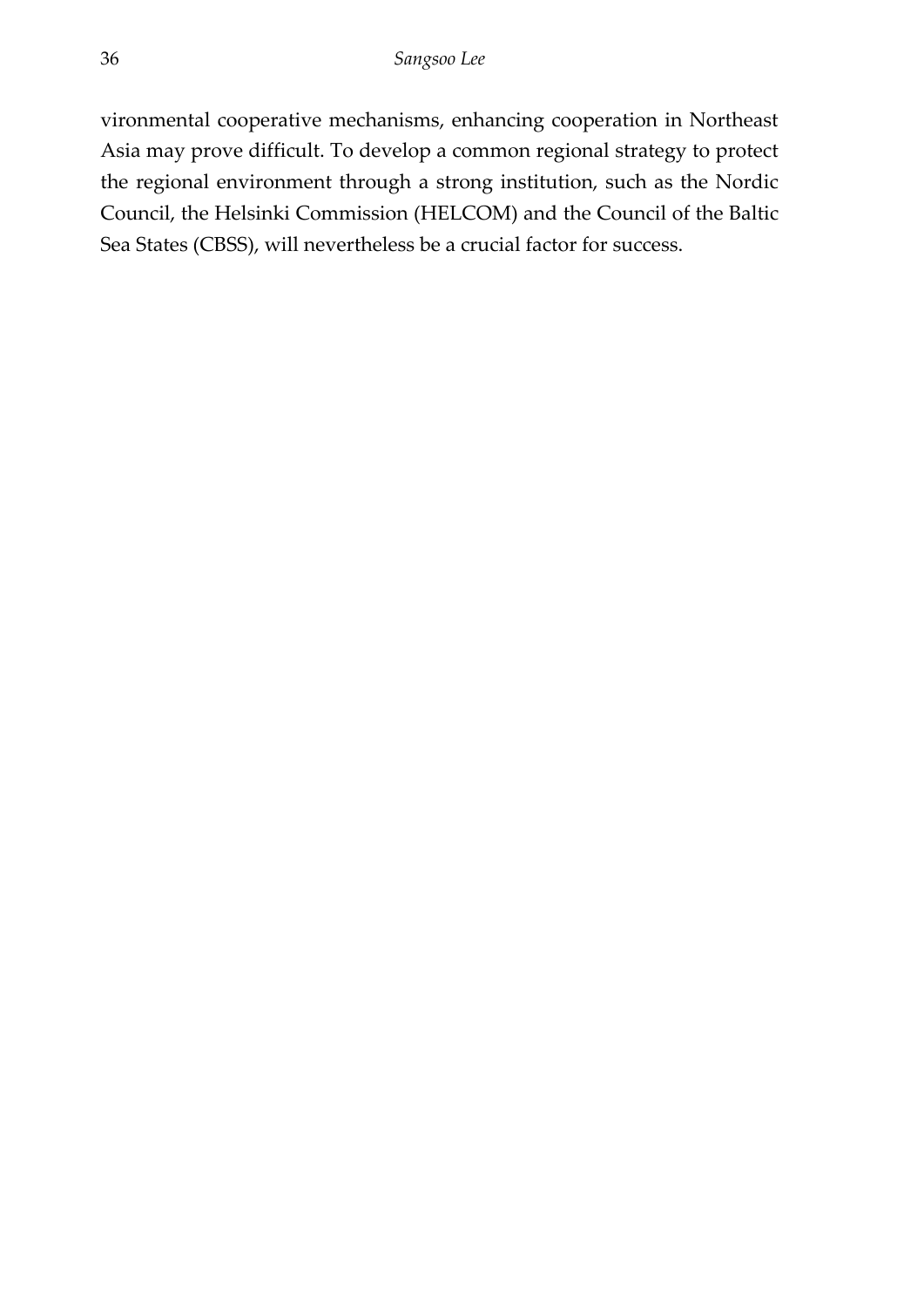# **Conclusion**

Given various global, regional, and domestic environmental problems, environmental security has climbed up the policy agenda to a position of major importance in both the Nordic countries and Northeast Asia. However, they have promoted different conceptions of sustainable development in policy actions to tackle their environmental problems. The Nordic countries have gained considerable expertise on the way to creating sustainable societies, as well as regional structures for environmental cooperation. By contrast, so far Northeast Asian countries have not been successfully moving toward creating sustainable societies, and regional cooperation is still in its infancy in Northeast Asia. In this context, it is necessary that considerations of environmental management in Northeast Asia are broadened to encompass three dimensions, as encapsulated in the Nordic countries: that is, harmony between human beings and nature, between environmental technology and nature conservation, and between material and green lifestyles. Moreover, this management should be approached at multiple levels ranging from the individual to the national, and from the regional level to the global.

 Although Northeast Asia can learn much from the Nordic model of sustainable development, this does not mean that these countries must go the same way. The countries of Northeast Asia can also draw from their traditional ethics and formulate a new ethic to create their own sustainable societies. It is now an urgent challenge to find ways to ensure sustainable development by means of a new environmental ethic. Individually, people in Northeast Asia should enhance their awareness of the importance of the environment and practice environmentally-friendly behavior such as through reducing the wasteful consumption of products and natural resources. At the national level, governments in Northeast Asia should change their perception of national development by taking an approach based more upon sustainable development with the welfare of human beings and nature conservation as priorities, instead of the paradigm of economic development first and a technology-centric attitude. Northeast Asia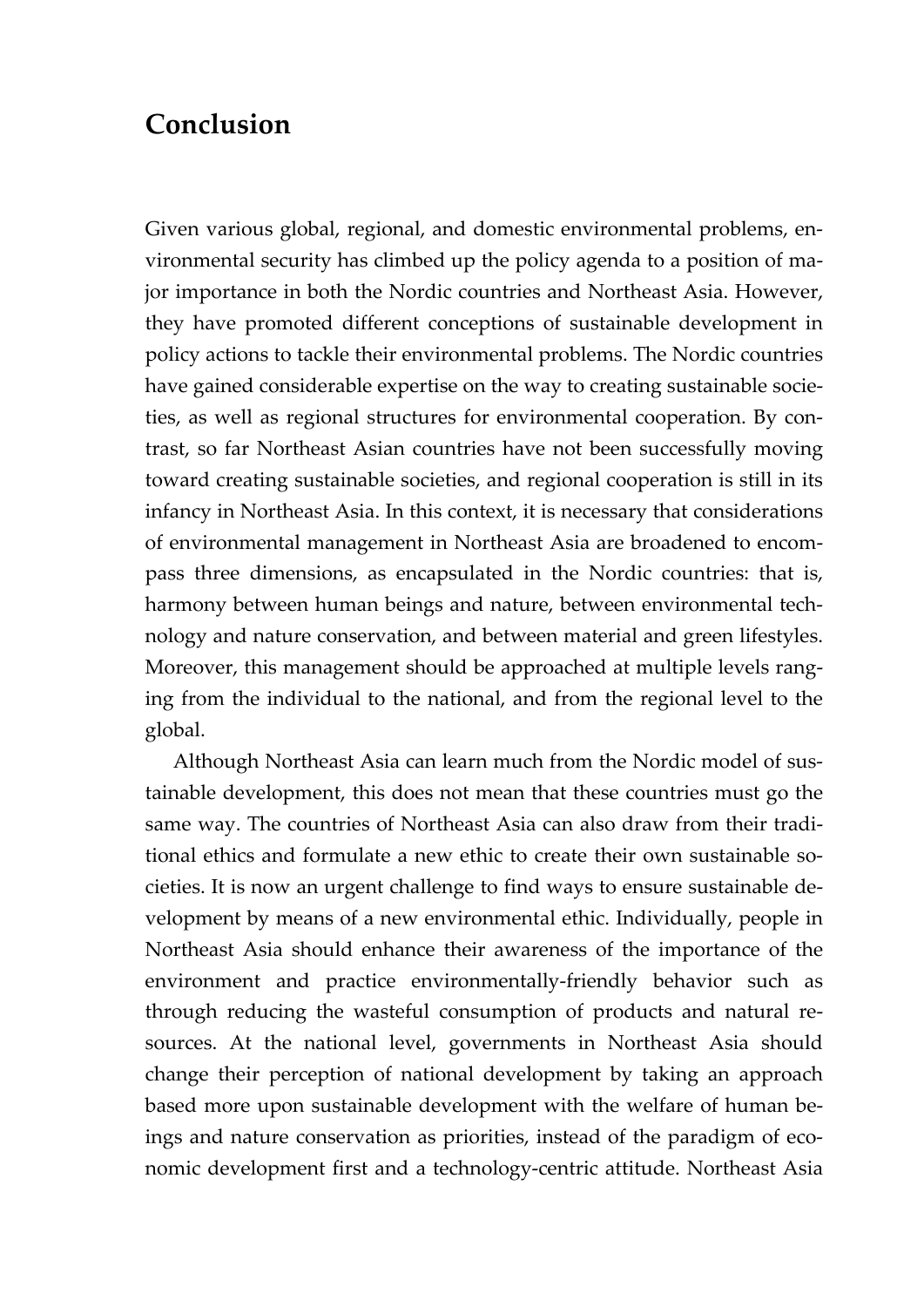should also be focused on reform of the concept of regional cooperation and invest more in environmental policies that are of mutual benefit for these countries. In order to effectively improve environmental cooperation in Northeast Asia, however, there is a need for a stronger political will and leadership that has hitherto been lacking.

 In assessing the long-term future of Northeast Asia, in many respects there exists potential to progress toward environmental sustainability, similar to the situation of Nordic countries today, in the direction of sustainable development. Firstly, it is estimated that the total population in Northeast Asia will decrease gradually in the future; in particular, the populations in Japan and South Korea will decrease at the fastest rate with both countries exhibiting the lowest birth rates in the world. With fewer people, this may augur well for the environment as the consumption of resources and energy will decrease. Secondly, governments in Northeast Asia have realized that the quality of the environment is important for their citizens, and there are a growing number of people who are increasingly seeking better lives not only in terms of personal wealth but ones rooted in a better quality of life based on clean air, water, and nature. Thirdly, as regional cooperation has become more visible to some extent in Northeast Asia, there is now optimism that environmental co-operation can also make more progress. All these factors are expected to provide strong driving forces to create a sustainable society in Northeast Asia. The Nordic model therefore could be very useful for Northeast Asian countries as they start to draw up a road map for sustainable development.